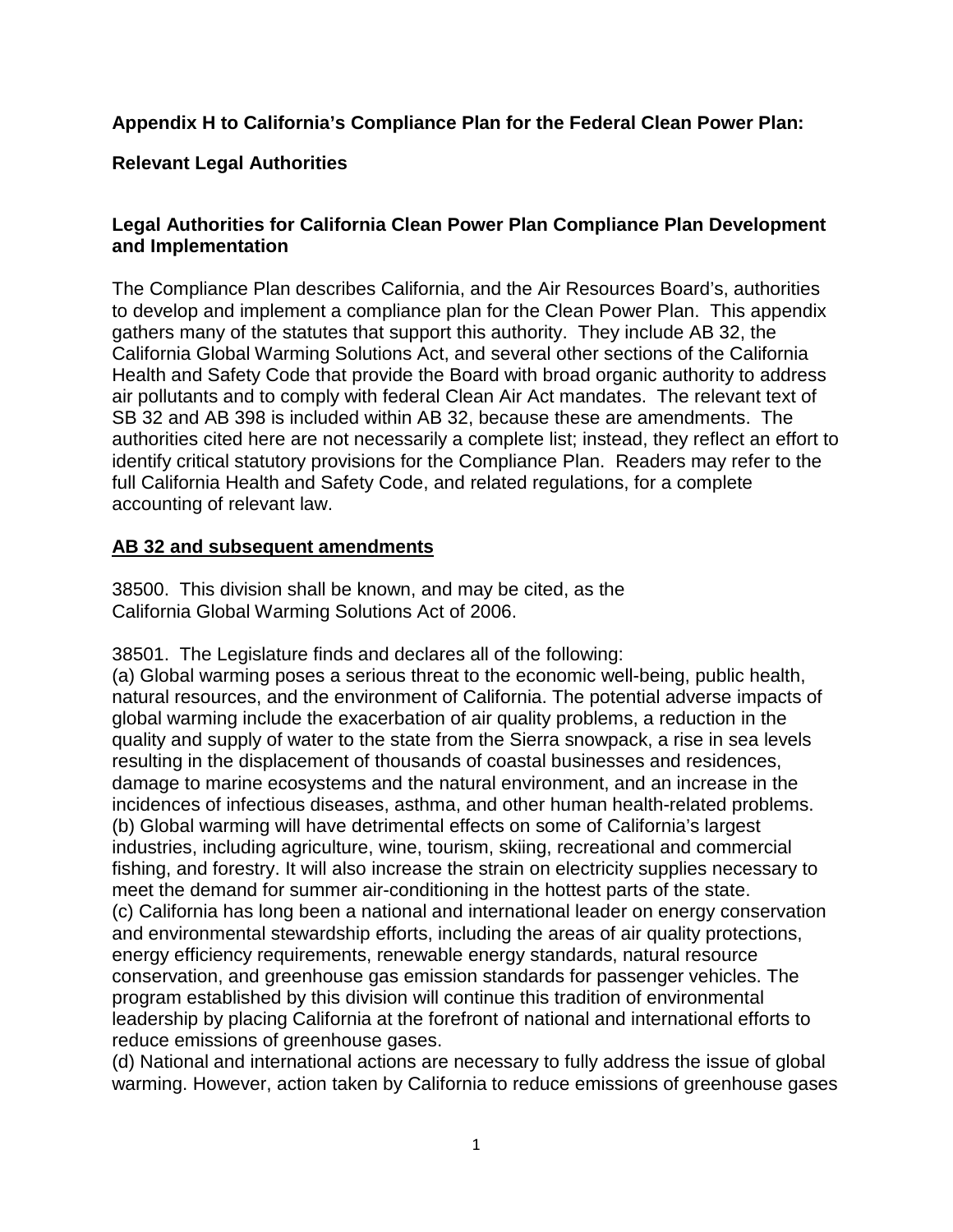will have far-reaching effects by encouraging other states, the federal government, and other countries to act.

 California in achieving statewide greenhouse gas emissions targets established by this (e) By exercising a global leadership role, California will also position its economy, technology centers, financial institutions, and businesses to benefit from national and international efforts to reduce emissions of greenhouse gases. More importantly, investing in the development of innovative and pioneering technologies will assist division and will provide an opportunity for the state to take a global economic and technological leadership role in reducing emissions of greenhouse gases.

 (f) It is the intent of the Legislature that the State Air Resources Board coordinate with state agencies, as well as consult with the environmental justice community, industry sectors, business groups, academic institutions, environmental organizations, and other stakeholders in implementing this division.

(g) It is the intent of the Legislature that the State Air Resources Board consult with the Public Utilities Commission in the development of emissions reduction measures, including limits on emissions of greenhouse gases applied to electricity and natural gas providers regulated by the Public Utilities Commission in order to ensure that electricity and natural gas providers are not required to meet duplicative or inconsistent regulatory requirements.

 maximizes benefits for California's economy, improves and modernizes California's environmental and economic cobenefits for California, and complements the state's (h) It is the intent of the Legislature that the State Air Resources Board design emissions reduction measures to meet the statewide emissions limits for greenhouse gases established pursuant to this division in a manner that minimizes costs and energy infrastructure and maintains electric system reliability, maximizes additional efforts to improve air quality.

 effectively reduces greenhouse gas emissions; minimizes any adverse impacts on state (i) It is the intent of the Legislature that the State Air Resources Board extend the market-based compliance mechanism adopted pursuant to subdivision (c) of Section 38562 from January 1, 2021, to December 31, 2030, inclusive, in a manner that consumers, businesses, and the economy; and continues elements of the current program that protect state utility ratepayers.

 (j) It is the intent of the Legislature that the Climate Action Team established by the Governor to coordinate the efforts set forth under Executive Order S-3-05 continue its role in coordinating overall climate policy.

 (k) This section shall remain in effect only until January 1, 2031, and as of that date is repealed.

 38501. (a) Global warming poses a serious threat to the economic well-being, public health, natural resources, and the environment of California. The potential adverse impacts of global warming include the exacerbation of air quality problems, a reduction in the quality and supply of water to the state from the Sierra snowpack, a rise in sea levels resulting in the displacement of thousands of coastal businesses and residences, damage to marine ecosystems and the natural environment, and an increase in the incidences of infectious diseases, asthma, and other human health-related problems.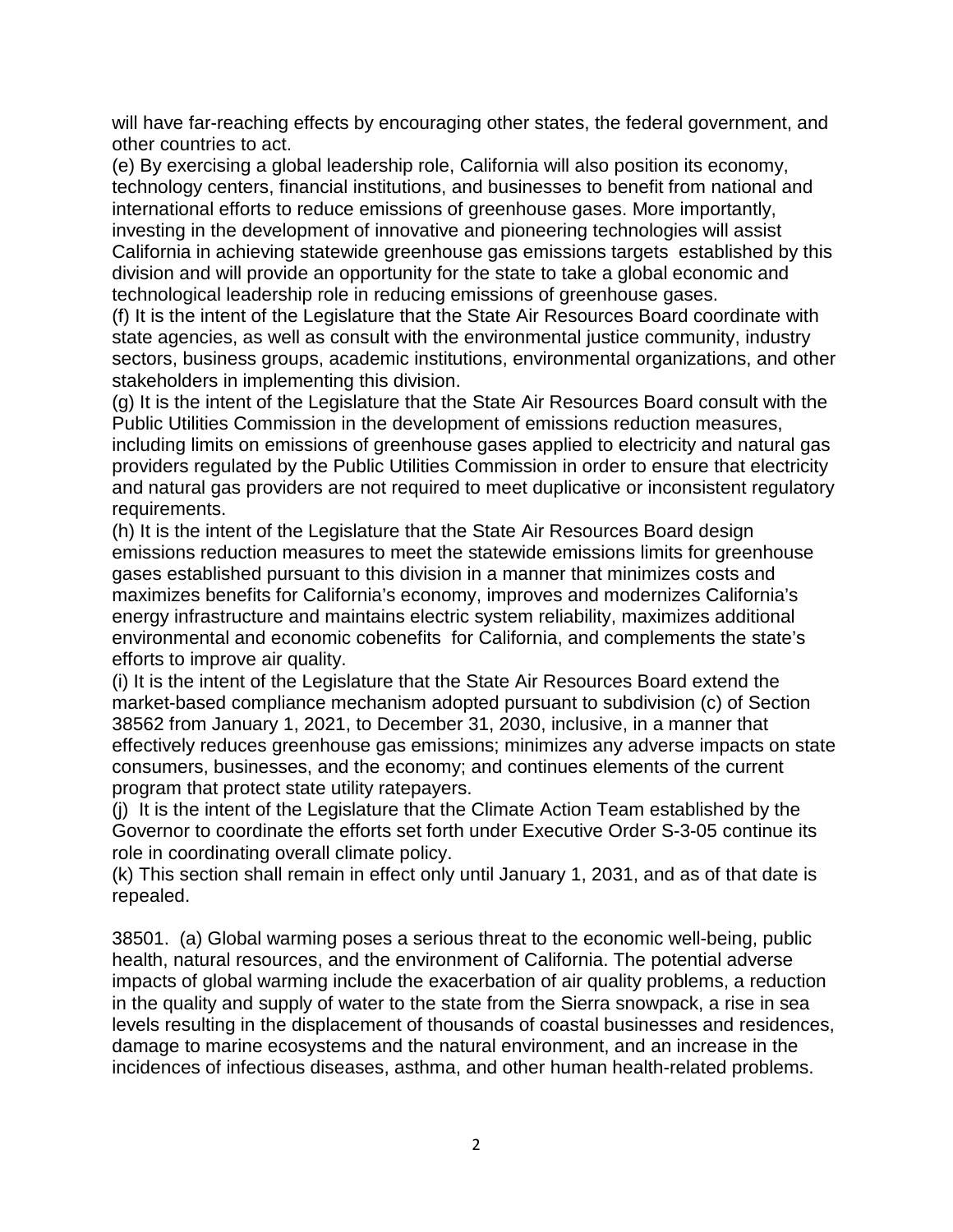(b) Global warming will have detrimental effects on some of California's largest industries, including agriculture, wine, tourism, skiing, recreational and commercial fishing, and forestry. It will also increase the strain on electricity supplies necessary to meet the demand for summer air-conditioning in the hottest parts of the state.

(c) California has long been a national and international leader on energy conservation and environmental stewardship efforts, including the areas of air quality protections, energy efficiency requirements, renewable energy standards, natural resource conservation, and greenhouse gas emission standards for passenger vehicles. The program established by this division will continue this tradition of environmental leadership by placing California at the forefront of national and international efforts to reduce emissions of greenhouse gases.

(d) National and international actions are necessary to fully address the issue of global warming. However, action taken by California to reduce emissions of greenhouse gases will have far-reaching effects by encouraging other states, the federal government, and other countries to act.

 (f) It is the intent of the Legislature that the State Air Resources Board coordinate with (e) By exercising a global leadership role, California will also position its economy, technology centers, financial institutions, and businesses to benefit from national and international efforts to reduce emissions of greenhouse gases. More importantly, investing in the development of innovative and pioneering technologies will assist California in achieving the 2020 statewide limit on emissions of greenhouse gases established by this division and will provide an opportunity for the state to take a global economic and technological leadership role in reducing emissions of greenhouse gases. state agencies, as well as consult with the environmental justice community, industry sectors, business groups, academic institutions, environmental organizations, and other stakeholders in implementing this division.

 providers regulated by the Public Utilities Commission in order to ensure that electricity (g) It is the intent of the Legislature that the State Air Resources Board consult with the Public Utilities Commission in the development of emissions reduction measures, including limits on emissions of greenhouse gases applied to electricity and natural gas and natural gas providers are not required to meet duplicative or inconsistent regulatory requirements.

 maximizes benefits for California's economy, improves and modernizes California's (h) It is the intent of the Legislature that the State Air Resources Board design emissions reduction measures to meet the statewide emissions limits for greenhouse gases established pursuant to this division in a manner that minimizes costs and energy infrastructure and maintains electric system reliability, maximizes additional environmental and economic cobenefits for California, and complements the state's efforts to improve air quality.

(i) It is the intent of the Legislature that the Climate Action Team established by the Governor to coordinate the efforts set forth under Executive Order S-3-05 continue its role in coordinating overall climate policy.

(j) This section shall become operative on January 1, 2031.

38505. For the purposes of this division, the following terms have the following meanings: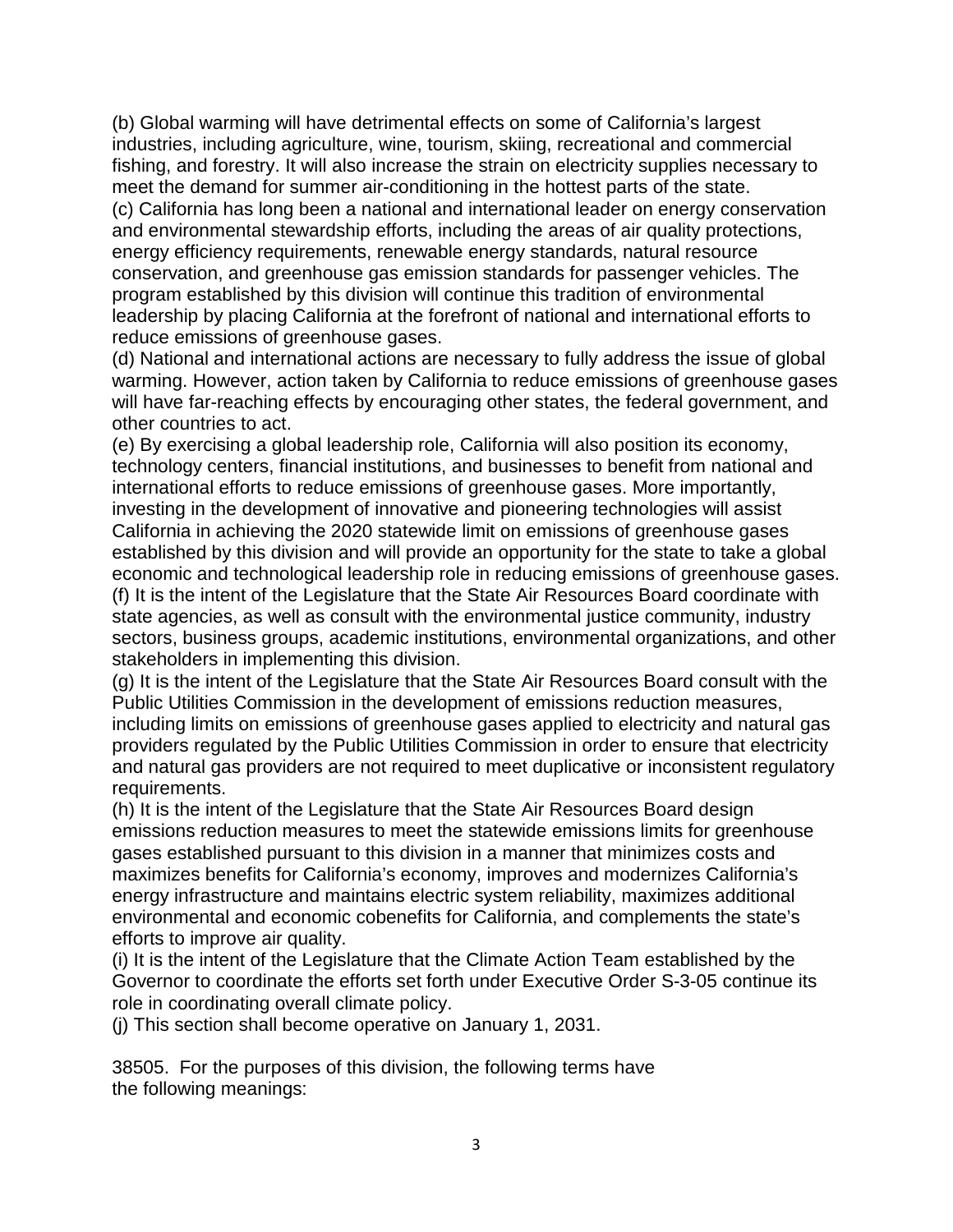(a) "Allowance" means an authorization to emit, during a specified year, up to one ton of carbon dioxide equivalent.

(b) "Alternative compliance mechanism" means an action undertaken by a greenhouse gas emission source that achieves the equivalent reduction of greenhouse gas emissions over the same time period as a direct emission reduction, and that is approved by the state board. "Alternative compliance mechanism" includes, but is not limited to, a flexible compliance schedule, alternative control technology, a process change, or a product substitution.

(c) "Carbon dioxide equivalent" means the amount of carbon dioxide by weight that would produce the same global warming impact as a given weight of another greenhouse gas, based on the best available science, including from the Intergovernmental Panel on Climate Change.

(d) "Cost-effective" or "cost-effectiveness" means the cost per unit of reduced emissions of greenhouse gases adjusted for its global warming potential.

(e) "Direct emission reduction" means a greenhouse gas emission reduction action made by a greenhouse gas emission source at that source.

(f) "Emissions reduction measure" means programs, measures, standards, and alternative compliance mechanisms authorized pursuant to this division, applicable to sources or categories of sources, that are designed to reduce emissions of greenhouse gases.

(g) "Greenhouse gas" or "greenhouse gases" includes all of the following gases:

(1) Carbon dioxide.

(2) Methane.

(3) Nitrous oxide.

- (4) Hydrofluorocarbons.
- (5) Perfluorocarbons.
- (6) Sulfur hexafluoride.
- (7) Nitrogen trifluoride.

(h) "Greenhouse gas emissions limit" means an authorization, during a specified year, to emit up to a level of greenhouse gases specified by the state board, expressed in tons of carbon dioxide equivalents.

(i) "Greenhouse gas emission source" or "source" means any source, or category of sources, of greenhouse gas emissions whose emissions are at a level of significance, as determined by the state board, that its participation in the program established under this division will enable the state board to effectively reduce greenhouse gas emissions and monitor compliance with the statewide greenhouse gas emissions limit.

(j) "Leakage" means a reduction in emissions of greenhouse gases within the state that is offset by an increase in emissions of greenhouse gases outside the state.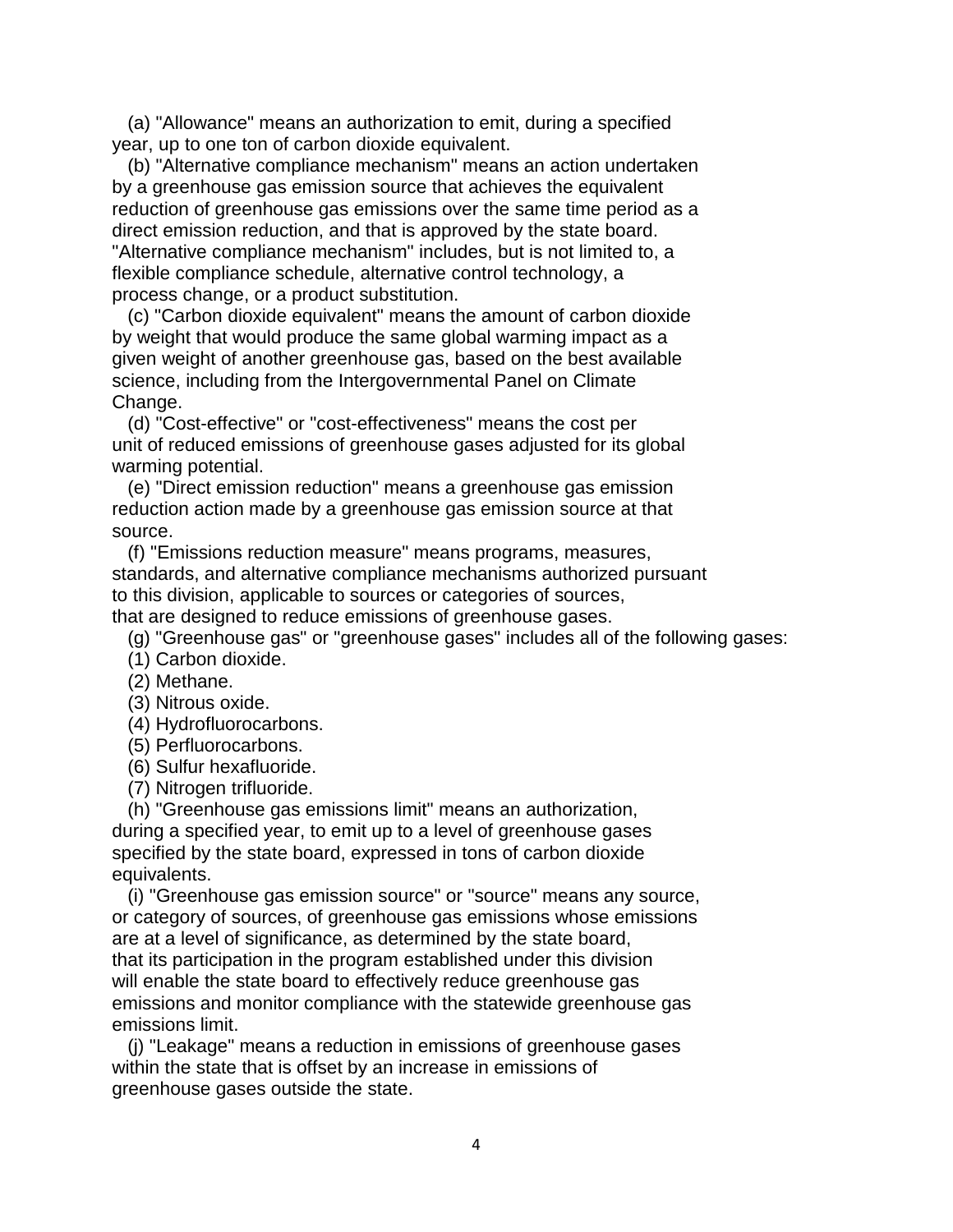(k) "Market-based compliance mechanism" means either of the following:

(1) A system of market-based declining annual aggregate emissions limitations for sources or categories of sources that emit greenhouse gases.

(2) Greenhouse gas emissions exchanges, banking, credits, and other transactions, governed by rules and protocols established by the state board, that result in the same greenhouse gas emission reduction, over the same time period, as direct compliance with a greenhouse gas emission limit or emission reduction measure adopted by the state board pursuant to this division.

(l) "State board" means the State Air Resources Board.

 of greenhouse gases from the generation of electricity delivered to (m) "Statewide greenhouse gas emissions" means the total annual emissions of greenhouse gases in the state, including all emissions and consumed in California, accounting for transmission and distribution line losses, whether the electricity is generated in state or imported. Statewide emissions shall be expressed in tons of carbon dioxide equivalents.

(n) "Statewide greenhouse gas emissions limit" or "statewide emissions limit" means the maximum allowable level of statewide greenhouse gas emissions in 2020, as determined by the state board pursuant to Part 3 (commencing with Section 38550).

 (b) This section shall remain in effect only until January 1, 2031, and as of that date is 38505.5. (a) "District" has the same meaning as in Section 39025. repealed.

38510. The State Air Resources Board is the state agency charged with monitoring and regulating sources of emissions of greenhouse gases that cause global warming in order to reduce emissions of greenhouse gases.

38530. (a) On or before January 1, 2008, the state board shall adopt regulations to require the reporting and verification of statewide greenhouse gas emissions and to monitor and enforce compliance with this program.

(b) The regulations shall do all of the following:

(1) Require the monitoring and annual reporting of greenhouse gas emissions from greenhouse gas emission sources beginning with the sources or categories of sources that contribute the most to statewide emissions.

(2) Account for greenhouse gas emissions from all electricity consumed in the state, including transmission and distribution line losses from electricity generated within the state or imported from outside the state. This requirement applies to all retail sellers of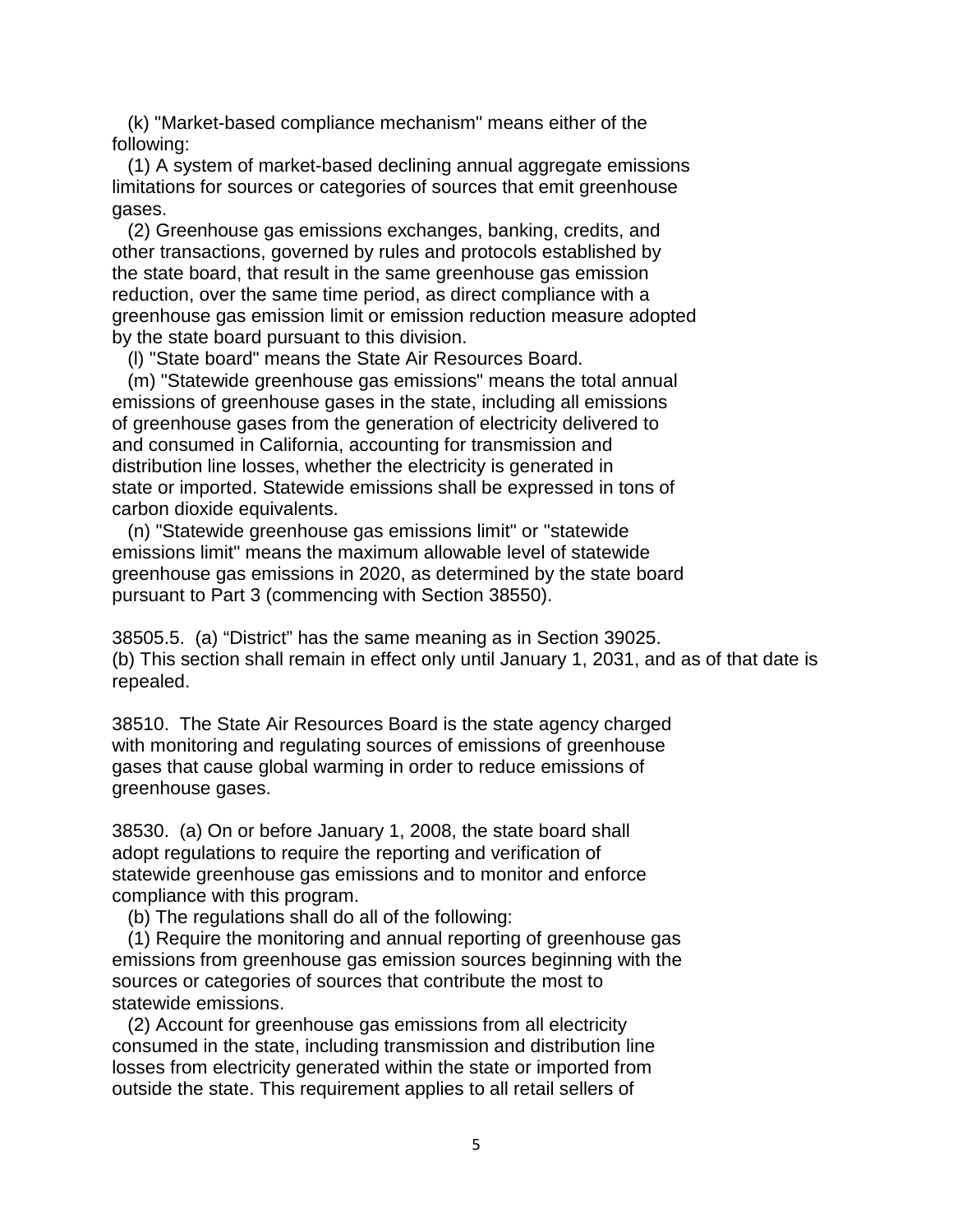electricity, including load-serving entities as defined in subdivision (j) of Section 380 of the Public Utilities Code and local publicly owned electric utilities as defined in Section 9604 of the Public Utilities Code.

(3) Where appropriate and to the maximum extent feasible, incorporate the standards and protocols developed by the California Climate Action Registry, established pursuant to Chapter 6 (commencing with Section 42800) of Part 4 of Division 26. Entities that voluntarily participated in the California Climate Action Registry prior to December 31, 2006, and have developed a greenhouse gas emission reporting program, shall not be required to significantly alter their reporting or verification program except as necessary to ensure that reporting is complete and verifiable for the purposes of compliance with this division as determined by the state board.

(4) Ensure rigorous and consistent accounting of emissions, and provide reporting tools and formats to ensure collection of necessary data.

(5) Ensure that greenhouse gas emission sources maintain comprehensive records of all reported greenhouse gas emissions.

(c) The state board shall do both of the following:

(1) Periodically review and update its emission reporting requirements, as necessary.

 pursuant to this part and other programs, and to streamline reporting (2) Review existing and proposed international, federal, and state greenhouse gas emission reporting programs and make reasonable efforts to promote consistency among the programs established requirements on greenhouse gas emission sources.

38550. By January 1, 2008, the state board shall, after one or more public workshops, with public notice, and an opportunity for all interested parties to comment, determine what the statewide greenhouse gas emissions level was in 1990, and approve in a public hearing, a statewide greenhouse gas emissions limit that is equivalent to that level, to be achieved by 2020. In order to ensure the most accurate determination feasible, the state board shall evaluate the best available scientific, technological, and economic information on greenhouse gas emissions to determine the 1990 level of greenhouse gas emissions.

38551. (a) The statewide greenhouse gas emissions limit shall remain in effect unless otherwise amended or repealed.

(b) It is the intent of the Legislature that the statewide greenhouse gas emissions limit continue in existence and be used to maintain and continue reductions in emissions of greenhouse gases beyond 2020.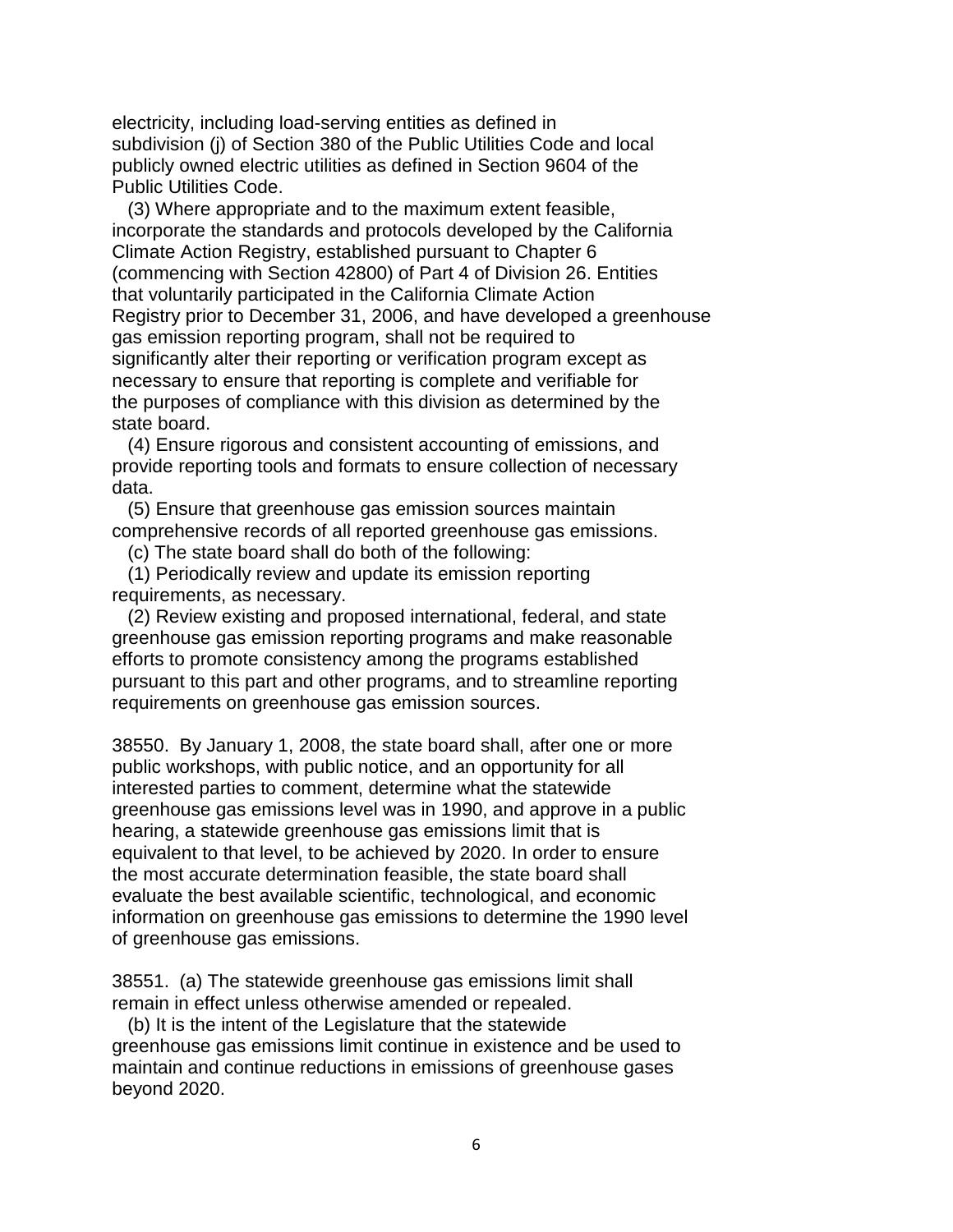(c) The state board shall make recommendations to the Governor and the Legislature on how to continue reductions of greenhouse gas emissions beyond 2020.

 categories of sources, subject to the criteria and schedules set 38560. The state board shall adopt rules and regulations in an open public process to achieve the maximum technologically feasible and cost-effective greenhouse gas emission reductions from sources or forth in this part.

38560.5. (a) On or before June 30, 2007, the state board shall publish and make available to the public a list of discrete early action greenhouse gas emission reduction measures that can be implemented prior to the measures and limits adopted pursuant to Section 38562.

(b) On or before January 1, 2010, the state board shall adopt regulations to implement the measures identified on the list published pursuant to subdivision (a).

 cost-effective reductions in greenhouse gas emissions from those (c) The regulations adopted by the state board pursuant to this section shall achieve the maximum technologically feasible and sources or categories of sources, in furtherance of achieving the statewide greenhouse gas emissions limit.

(d) The regulations adopted pursuant to this section shall be enforceable no later than January 1, 2010.

 state board, for achieving the maximum technologically feasible and cost-effective reductions in greenhouse gas emissions from sources or generation, load based-standards or requirements, the provision of 38561. (a) On or before January 1, 2009, the state board shall prepare and approve a scoping plan, as that term is understood by the categories of sources of greenhouse gases by 2020 under this division. The state board shall consult with all state agencies with jurisdiction over sources of greenhouse gases, including the Public Utilities Commission and the State Energy Resources Conservation and Development Commission, on all elements of its plan that pertain to energy related matters including, but not limited to, electrical reliable and affordable electrical service, petroleum refining, and statewide fuel supplies to ensure the greenhouse gas emissions reduction activities to be adopted and implemented by the state board are complementary, nonduplicative, and can be implemented in an efficient and cost-effective manner.

(b) The plan shall identify and make recommendations on direct emission reduction measures, alternative compliance mechanisms, market-based compliance mechanisms, and potential monetary and nonmonetary incentives for sources and categories of sources that the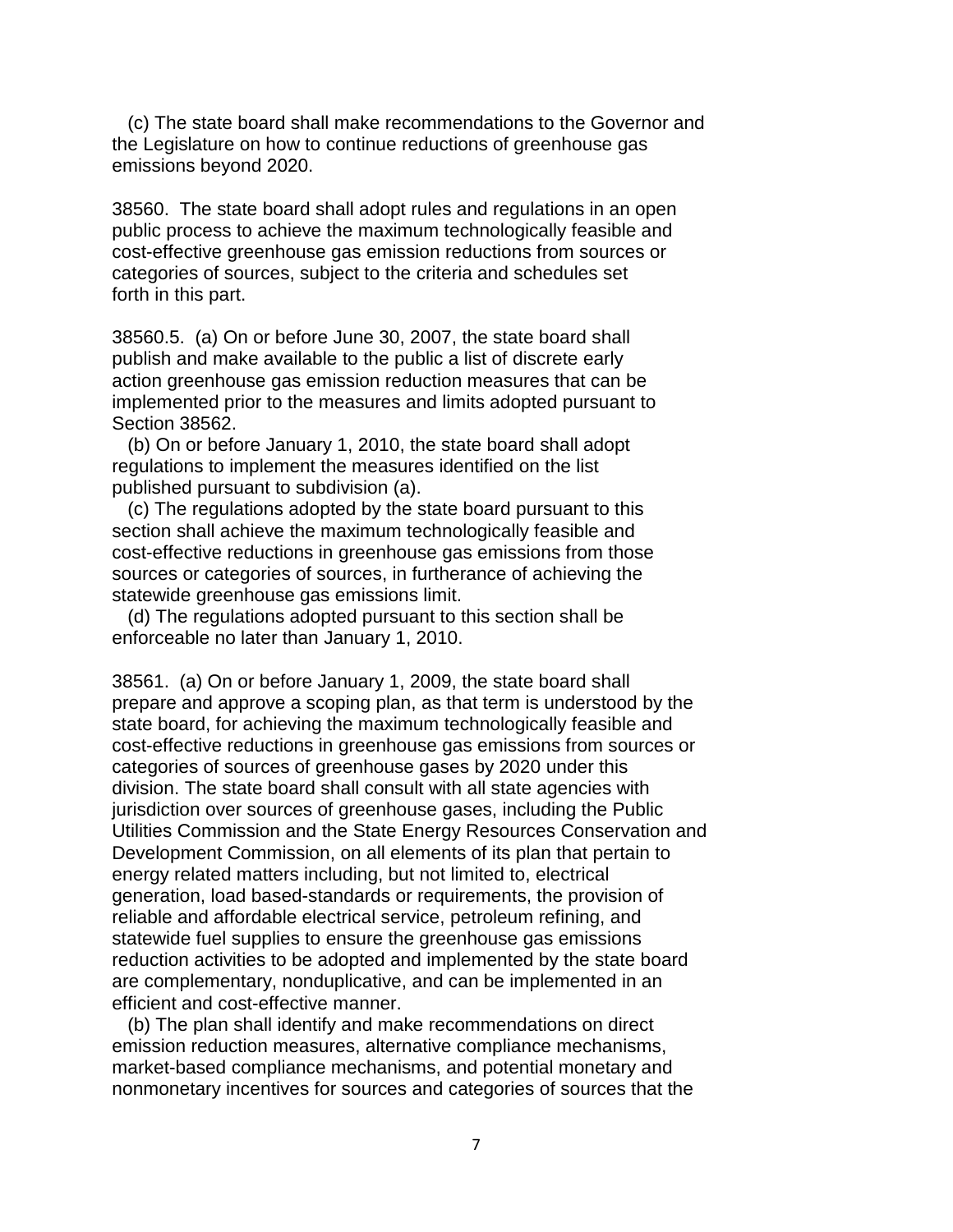state board finds are necessary or desirable to facilitate the achievement of the maximum feasible and cost-effective reductions of greenhouse gas emissions by 2020.

(c) In making the determinations required by subdivision (b), the state board shall consider all relevant information pertaining to greenhouse gas emissions reduction programs in other states, localities, and nations, including the northeastern states of the United States, Canada, and the European Union.

 total potential economic and noneconomic benefits of the plan for public health, using the best available economic models, emission (d) The state board shall evaluate the total potential costs and reducing greenhouse gases to California's economy, environment, and estimation techniques, and other scientific methods.

(e) In developing its plan, the state board shall take into account the relative contribution of each source or source category to statewide greenhouse gas emissions, and the potential for adverse effects on small businesses, and shall recommend a de minimis threshold of greenhouse gas emissions below which emission reduction requirements will not apply.

 and enforceable voluntary actions, including, but not limited to, (f) In developing its plan, the state board shall identify opportunities for emission reductions measures from all verifiable carbon sequestration projects and best management practices.

(g) The state board shall conduct a series of public workshops to give interested parties an opportunity to comment on the plan. The state board shall conduct a portion of these workshops in regions of the state that have the most significant exposure to air pollutants, including, but not limited to, communities with minority populations, communities with low-income populations, or both.

 greenhouse gas emissions at least once every five years. (h) The state board shall update its plan for achieving the maximum technologically feasible and cost-effective reductions of

 38562. (a) On or before January 1, 2011, the state board shall adopt greenhouse gas emissions limits and emissions reduction measures by regulation to achieve the maximum technologically feasible and cost-effective reductions in greenhouse gas emissions in furtherance of achieving the statewide greenhouse gas emissions limit, to become operative beginning on January 1, 2012.

 Section 38570), to the extent feasible and in furtherance of achieving the statewide (b) In adopting regulations pursuant to this section and Part 5 (commencing with greenhouse gas emissions limit, the state board shall do all of the following:

(1) Design the regulations, including distribution of emissions allowances where appropriate, in a manner that is equitable, seeks to minimize costs and maximize the total benefits to California, and encourages early action to reduce greenhouse gas emissions.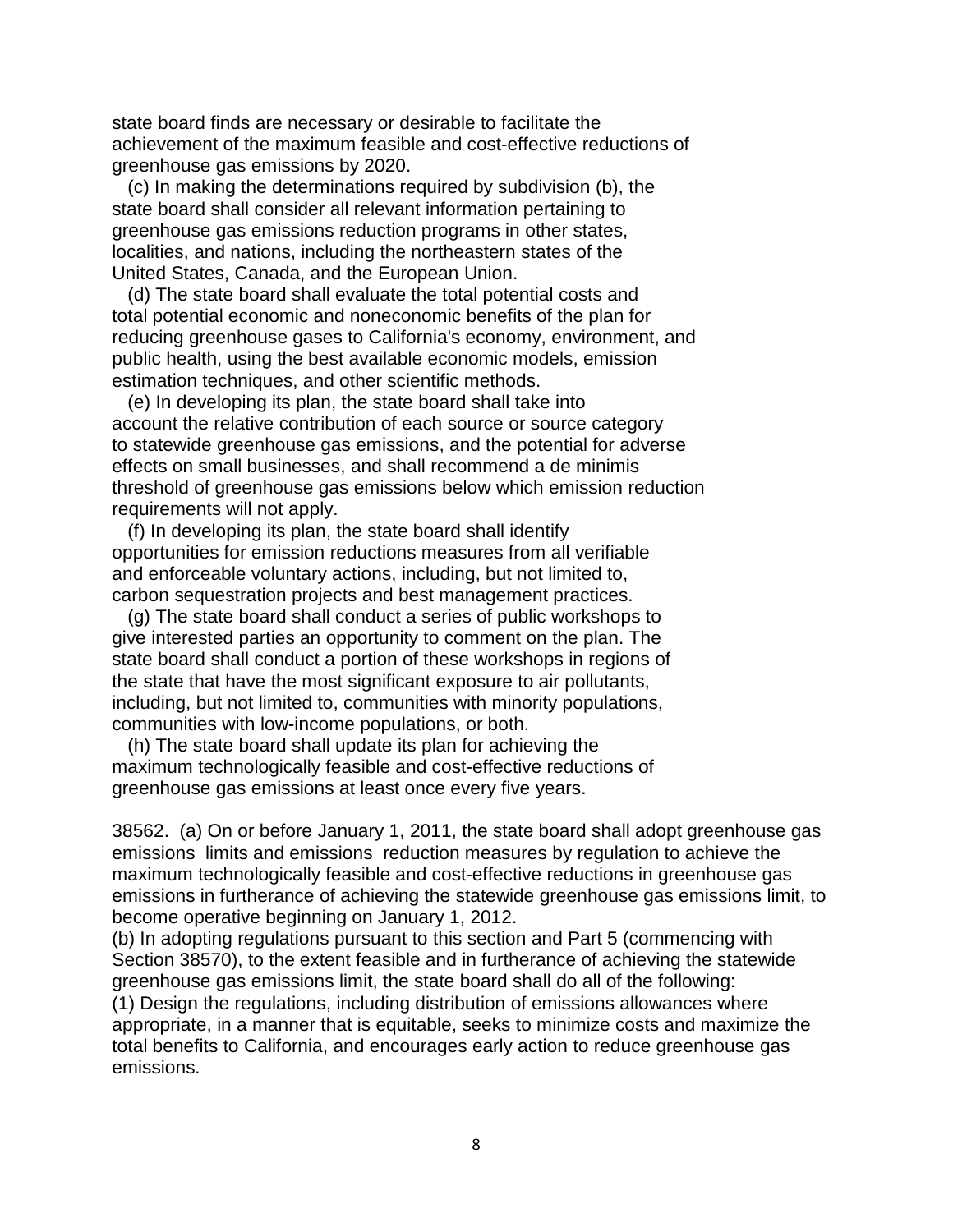(2) Ensure that activities undertaken to comply with the regulations do not disproportionately impact low-income communities.

(3) Ensure that entities that have voluntarily reduced their greenhouse gas emissions prior to the implementation of this section receive appropriate credit for early voluntary reductions.

(4) Ensure that activities undertaken pursuant to the regulations complement, and do not interfere with, efforts to achieve and maintain federal and state ambient air quality standards and to reduce toxic air contaminant emissions.

(5) Consider cost-effectiveness of these regulations.

(6) Consider overall societal benefits, including reductions in other air pollutants, diversification of energy sources, and other benefits to the economy, environment, and public health.

(7) Minimize the administrative burden of implementing and complying with these regulations.

(8) Minimize leakage.

(9) Consider the significance of the contribution of each source or category of sources to statewide emissions of greenhouse gases.

 (c) (1) Unless otherwise required by context, terms in this subdivision shall have the definitions that apply pursuant to Section 95802 of Title 17 of the California Code of Regulations, as they read on January 1, 2017.

 (2) The state board may adopt a regulation that establishes a system of market-based declining annual aggregate emissions limits for sources or categories of sources that emit greenhouse gases, applicable from January 1, 2012, to December 31,

 2030, inclusive, that the state board determines will achieve the maximum subdivision, the state board shall do all of the following: technologically feasible and cost-effective reductions in greenhouse gas emissions, in the aggregate, from those sources or categories of sources. In adopting a regulation applicable from January 1, 2021, to December 31, 2030, inclusive, pursuant to this

subdivision, the state board shall do all of the following:<br>(A) (i) Establish a price ceiling. In establishing the price ceiling, the state board shall consider, using the best available science, all of the following:

(I) The need to avoid adverse impacts on resident households, businesses, and the state's economy.

(II) The 2020 tier prices of the allowance price containment reserve.

(III) The full social cost associated with emitting a metric ton of greenhouse gases.

(IV) The auction reserve price.

(V) The potential for environmental and economic leakage.

(VI) The cost per metric ton of greenhouse gas emissions reductions to achieve the statewide emissions targets established in Sections 38550 and 38566.

(ii) To implement the price ceiling, the state board shall develop a mechanism that consists of both of the following:

(I) Allowances remaining in the allowance price containment reserve as of December 31, 2020, shall be utilized solely for the purpose of sale at the price ceiling established by this section.

 (II) If the allowances from the allowance price containment reserve are exhausted, the state board shall offer covered entities additional metric tons at the price ceiling if needed for compliance. All moneys generated pursuant to this clause shall be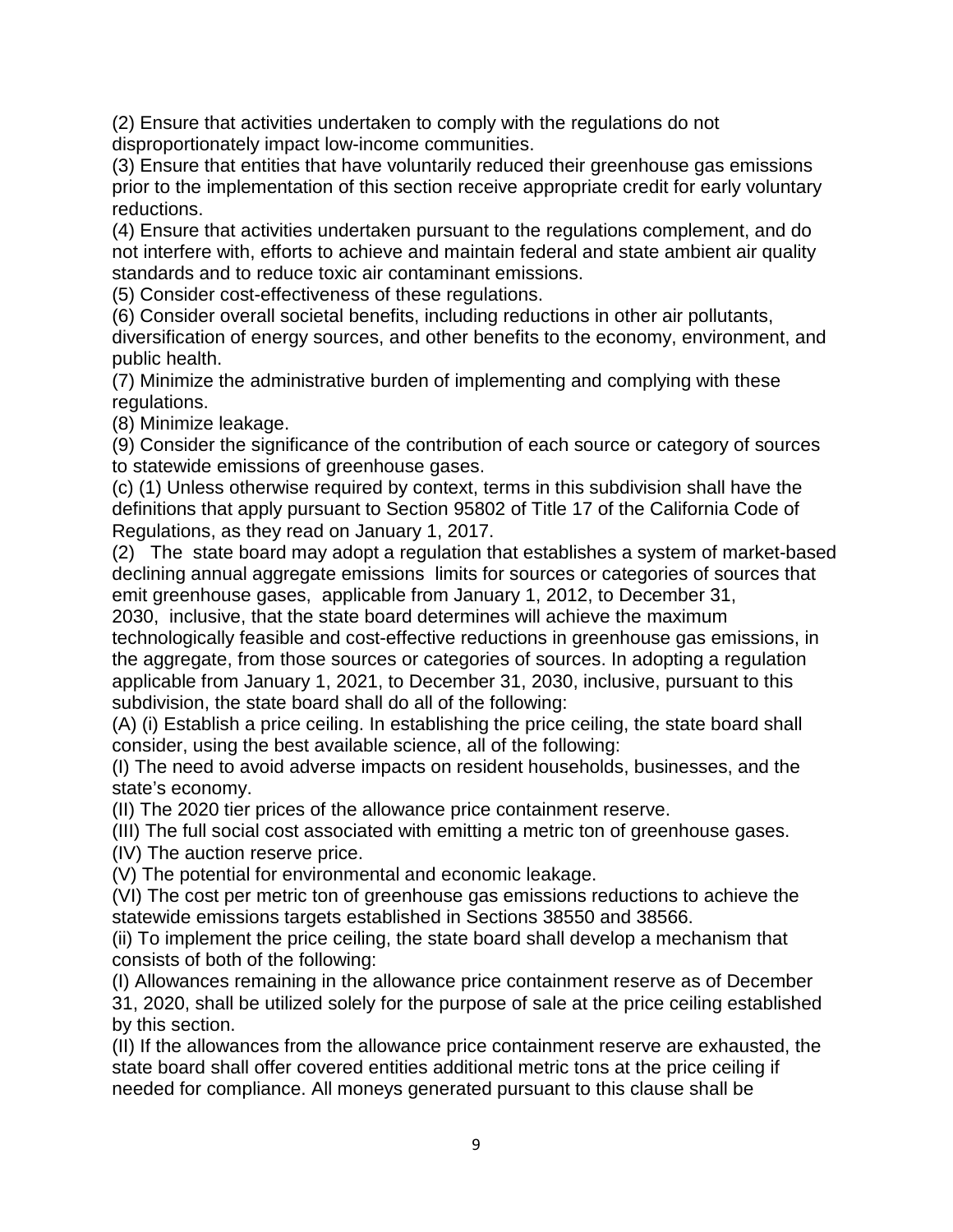expended by the state board to achieve emissions reductions, on at least a metric ton for metric ton basis, that are real, permanent, quantifiable, verifiable, enforceable by the state board and in addition to any greenhouse gas emission reduction otherwise required by law or regulation and any other greenhouse gas emission reduction that otherwise would occur.

 containment points. The price containment points shall be established using two-thirds, (B) Establish two price containment points at levels below the price ceiling. The state board shall offer to covered entities nontradable allowances for sale at these price divided equally, of the allowances in the allowance price containment reserve as of December 31, 2017.

 that remain unsold in the auction holding account for more than 24 months to be (C) Require that current vintage allowances designated by the state board for auction transferred to the allowance price containment reserve.

(D) Evaluate and address concerns related to overallocation in the state board's determination of the number of available allowances for years 2021 to 2030, inclusive, as appropriate.

(E) (i) Establish offset credit limits according to the following:

 (I) From January 1, 2021, to December 31, 2025, inclusive, a total of 4 percent of a covered entity's compliance obligation may be met by surrendering offset credits of which no more than one-half may be sourced from projects that do not provide direct environmental benefits in state.

 (II) From January 1, 2026, to December 31, 2030, inclusive, a total of 6 percent of a covered entity's compliance obligation may be met by surrendering offset credits of which no more than one-half may be sourced from projects that do not provide direct environmental benefits in the state.

 the reduction or avoidance of emissions of any air pollutant in the state or the reduction (ii) For purposes of this subparagraph, "direct environmental benefits in the state" are or avoidance of any pollutant that could have an adverse impact on waters of the state. (F) Develop approaches to increase offset projects in the state considering guidance provided by the Compliance Offsets Protocol Task Force, established pursuant to Section 38591.1.

(G) Set industry assistance factors for allowance allocation commencing in 2021 at the levels applicable in the compliance period of 2015 to 2017, inclusive. The state board shall apply a declining cap adjustment factor to the industry allocation equivalent to the overall statewide emissions declining cap using the methodology from the compliance period of 2015 to 2017, inclusive.

(H) Establish allowance banking rules that discourage speculation, avoid financial windfalls, and consider the impact on complying entities and volatility in the market. (I) Report to the Legislature, by December 31, 2025, on the progress toward meeting the greenhouse gas emissions reduction targets established pursuant to Sections 38550 and 38566 and the leakage risk posed by the regulation. The state board shall include recommendations to the Legislature on necessary statutory changes to the program to reduce leakage, including the potential for a border carbon adjustment, while maintaining the state's ability to reach its targets.

 (J) (i) Report to the Legislature, in consultation with the Independent Emissions Market Advisory Committee, established pursuant to Section 38591.2, if two consecutive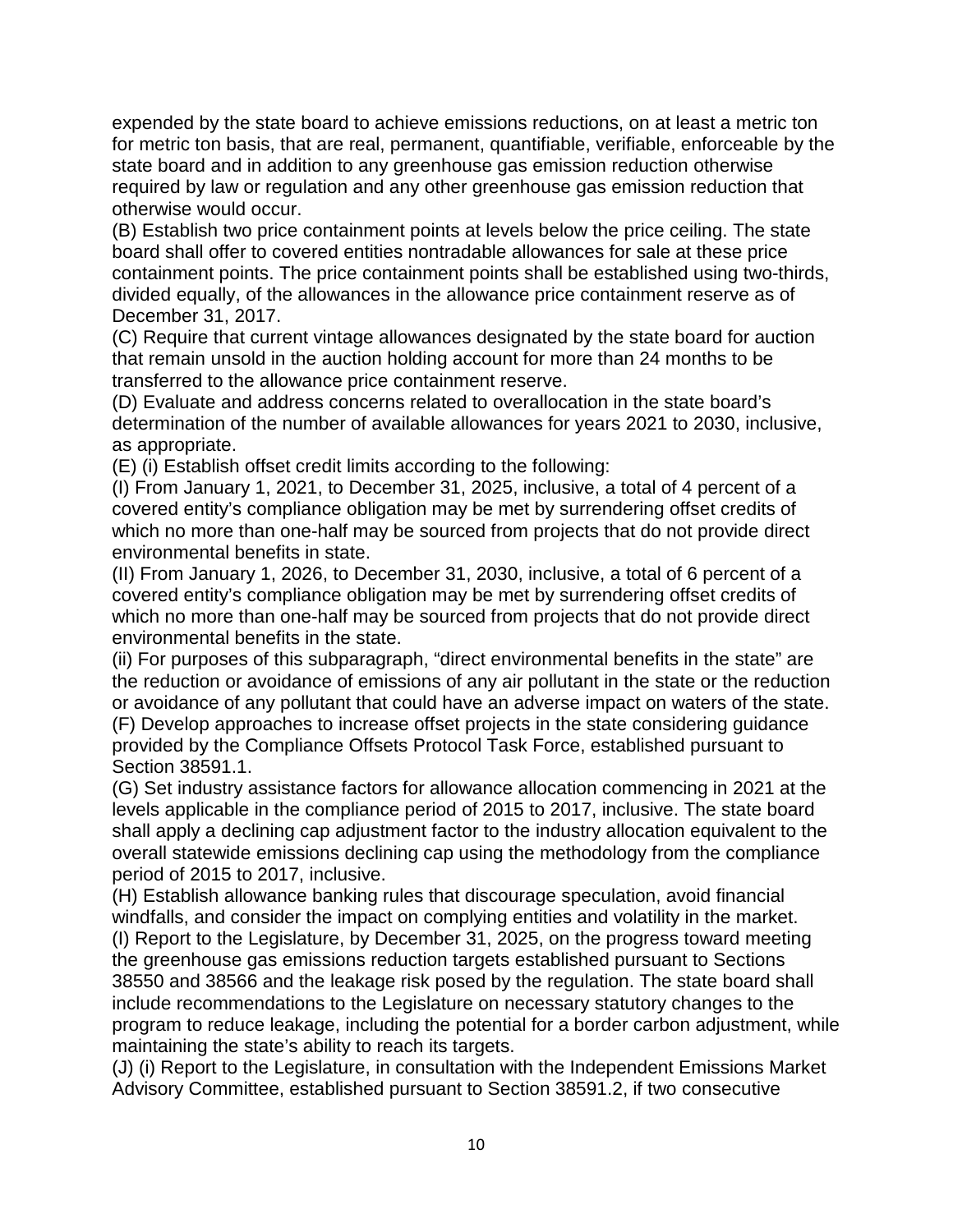subparagraph (B). The report shall assess the potential for allowance prices to reach auctions exceed the lower of the price containment levels established pursuant to the price ceiling for multiple auctions.

(ii) A report submitted to the Legislature pursuant to this section shall be submitted in compliance with Section 9795 of the Government Code.

(K) Report to the relevant fiscal and policy committees of the Legislature, including the Joint Committee on Climate Change Policies, on all of the following:

(i) Updates to the scoping plan prepared pursuant to Section 38561 prior to adopting the update.

(ii) Updates on the implementation of the scoping plan prepared pursuant to Section 38561.

(iii) Updates on the implementation of the market-based compliance mechanism adopted pursuant to this subdivision.

(d) Any regulation adopted by the state board pursuant to this part or Part 5 (commencing with Section 38570) shall ensure all of the following:

(1) The greenhouse gas emission reductions achieved are real, permanent, quantifiable, verifiable, and enforceable by the state board.

(2) For regulations pursuant to Part 5 (commencing with Section 38570), the reduction is in addition to any greenhouse gas emission reduction otherwise required by law or regulation, and any other greenhouse gas emission reduction that otherwise would occur.

(3) If applicable, the greenhouse gas emission reduction occurs over the same time period and is equivalent in amount to any direct emission reduction required pursuant to this division.

 (e) The state board shall rely upon the best available economic and scientific information and its assessment of existing and projected technological capabilities when adopting the regulations required by this section.

(f) The state board shall consult with the Public Utilities Commission in the development of the regulations as they affect electricity and natural gas providers in order to minimize duplicative or inconsistent regulatory requirements.

 (g) The state board may revise regulations adopted pursuant to this section and adopt additional regulations to further the provisions of this division.

 (h) This section shall remain in effect only until January 1, 2031, and as of that date is repealed, unless a later enacted statute which is enacted before that date, deletes or extends that date.

 38562. (a) On or before January 1, 2011, the state board shall adopt greenhouse gas emissions limits and emissions reduction measures by regulation to achieve the maximum technologically feasible and cost-effective reductions in greenhouse gas emissions in furtherance of achieving the statewide greenhouse gas emissions limit, to become operative beginning on January 1, 2012.

 Section 38570), to the extent feasible and in furtherance of achieving the statewide (b) In adopting regulations pursuant to this section and Part 5 (commencing with greenhouse gas emissions limit, the state board shall do all of the following: (1) Design the regulations, including distribution of emissions allowances where

appropriate, in a manner that is equitable, seeks to minimize costs and maximize the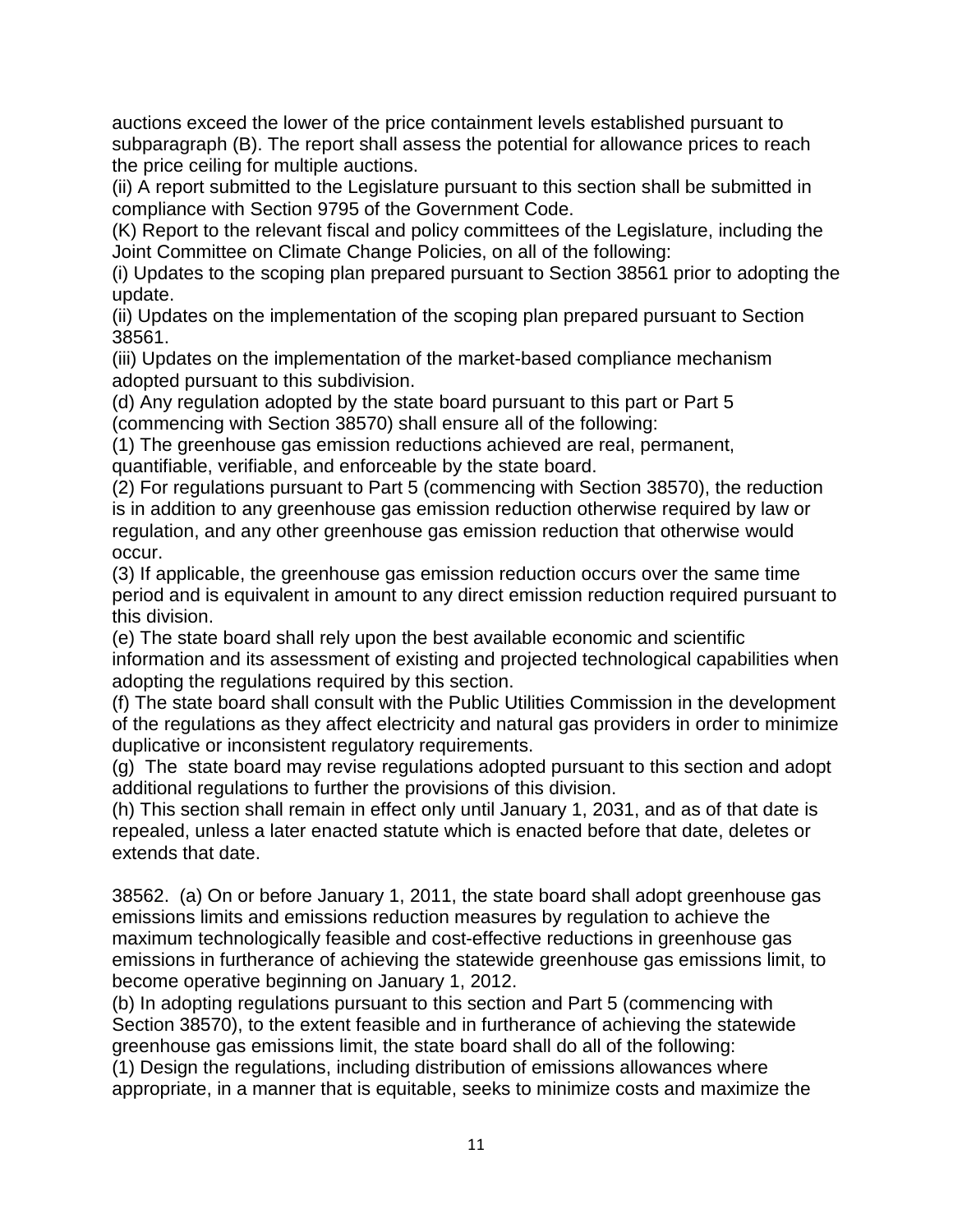total benefits to California, and encourages early action to reduce greenhouse gas emissions.

(2) Ensure that activities undertaken to comply with the regulations do not disproportionately impact low-income communities.

(3) Ensure that entities that have voluntarily reduced their greenhouse gas emissions prior to the implementation of this section receive appropriate credit for early voluntary reductions.

(4) Ensure that activities undertaken pursuant to the regulations complement, and do not interfere with, efforts to achieve and maintain federal and state ambient air quality standards and to reduce toxic air contaminant emissions.

(5) Consider cost-effectiveness of these regulations.

(6) Consider overall societal benefits, including reductions in other air pollutants, diversification of energy sources, and other benefits to the economy, environment, and public health.

(7) Minimize the administrative burden of implementing and complying with these regulations.

(8) Minimize leakage.

(9) Consider the significance of the contribution of each source or category of sources to statewide emissions of greenhouse gases.

 board may adopt a regulation that establishes a system of market-based declining cost-effective reductions in greenhouse gas emissions, in the aggregate, from those (c) In furtherance of achieving the statewide greenhouse gas emissions limit, the state annual aggregate emissions limits for sources or categories of sources that emit greenhouse gases, applicable from January 1, 2012, to December 31, 2020, inclusive, that the state board determines will achieve the maximum technologically feasible and sources or categories of sources.

(d) Any regulation adopted by the state board pursuant to this part or Part 5 (commencing with Section 38570) shall ensure all of the following:

(1) The greenhouse gas emission reductions achieved are real, permanent, quantifiable, verifiable, and enforceable by the state board.

(2) For regulations pursuant to Part 5 (commencing with Section 38570), the reduction is in addition to any greenhouse gas emission reduction otherwise required by law or regulation, and any other greenhouse gas emission reduction that otherwise would occur.

(3) If applicable, the greenhouse gas emission reduction occurs over the same time period and is equivalent in amount to any direct emission reduction required pursuant to this division.

 (e) The state board shall rely upon the best available economic and scientific information and its assessment of existing and projected technological capabilities when adopting the regulations required by this section.

(f) The state board shall consult with the Public Utilities Commission in the development of the regulations as they affect electricity and natural gas providers in order to minimize duplicative or inconsistent regulatory requirements.

 (g) The state board may revise regulations adopted pursuant to this section and adopt additional regulations to further the provisions of this division.

(h) This section shall become operative on January 1, 2031.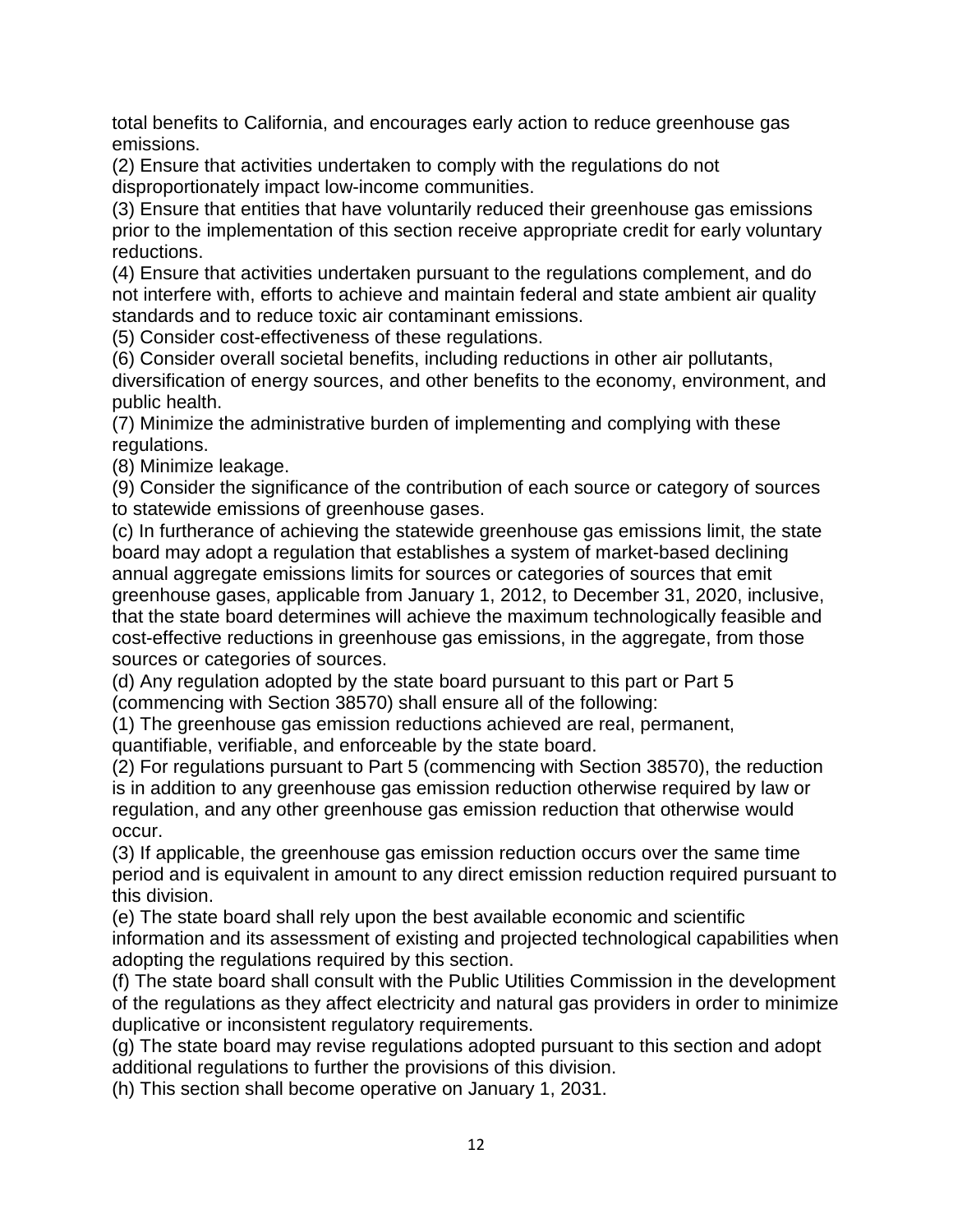38563. Nothing in this division restricts the state board from adopting greenhouse gas emission limits or emission reduction measures prior to January 1, 2011, imposing those limits or measures prior to January 1, 2012, or providing early reduction credit where appropriate.

 and cost-effective regional, national, and international greenhouse 38564. The state board shall consult with other states, and the federal government, and other nations to identify the most effective strategies and methods to reduce greenhouse gases, manage greenhouse gas control programs, and to facilitate the development of integrated gas reduction programs.

 other community institutions to participate in and benefit from 38565. The state board shall ensure that the greenhouse gas emission reduction rules, regulations, programs, mechanisms, and incentives under its jurisdiction, where applicable and to the extent feasible, direct public and private investment toward the most disadvantaged communities in California and provide an opportunity for small businesses, schools, affordable housing associations, and statewide efforts to reduce greenhouse gas emissions.

38566. In adopting rules and regulations to achieve the maximum technologically feasible and cost-effective greenhouse gas emissions reductions authorized by this division, the state board shall ensure that statewide greenhouse gas emissions are reduced to at least 40 percent below the statewide greenhouse gas emissions limit no later than December 31, 2030.

38570. (a) The state board may include in the regulations adopted pursuant to Section 38562 the use of market-based compliance mechanisms to comply with the regulations.

 limit, the state board shall do all of the following: (b) Prior to the inclusion of any market-based compliance mechanism in the regulations, to the extent feasible and in furtherance of achieving the statewide greenhouse gas emissions

 emission impacts from these mechanisms, including localized impacts (1) Consider the potential for direct, indirect, and cumulative in communities that are already adversely impacted by air pollution.

(2) Design any market-based compliance mechanism to prevent any increase in the emissions of toxic air contaminants or criteria air pollutants.

(3) Maximize additional environmental and economic benefits for California, as appropriate.

(c) The state board shall adopt regulations governing how market-based compliance mechanisms may be used by regulated entities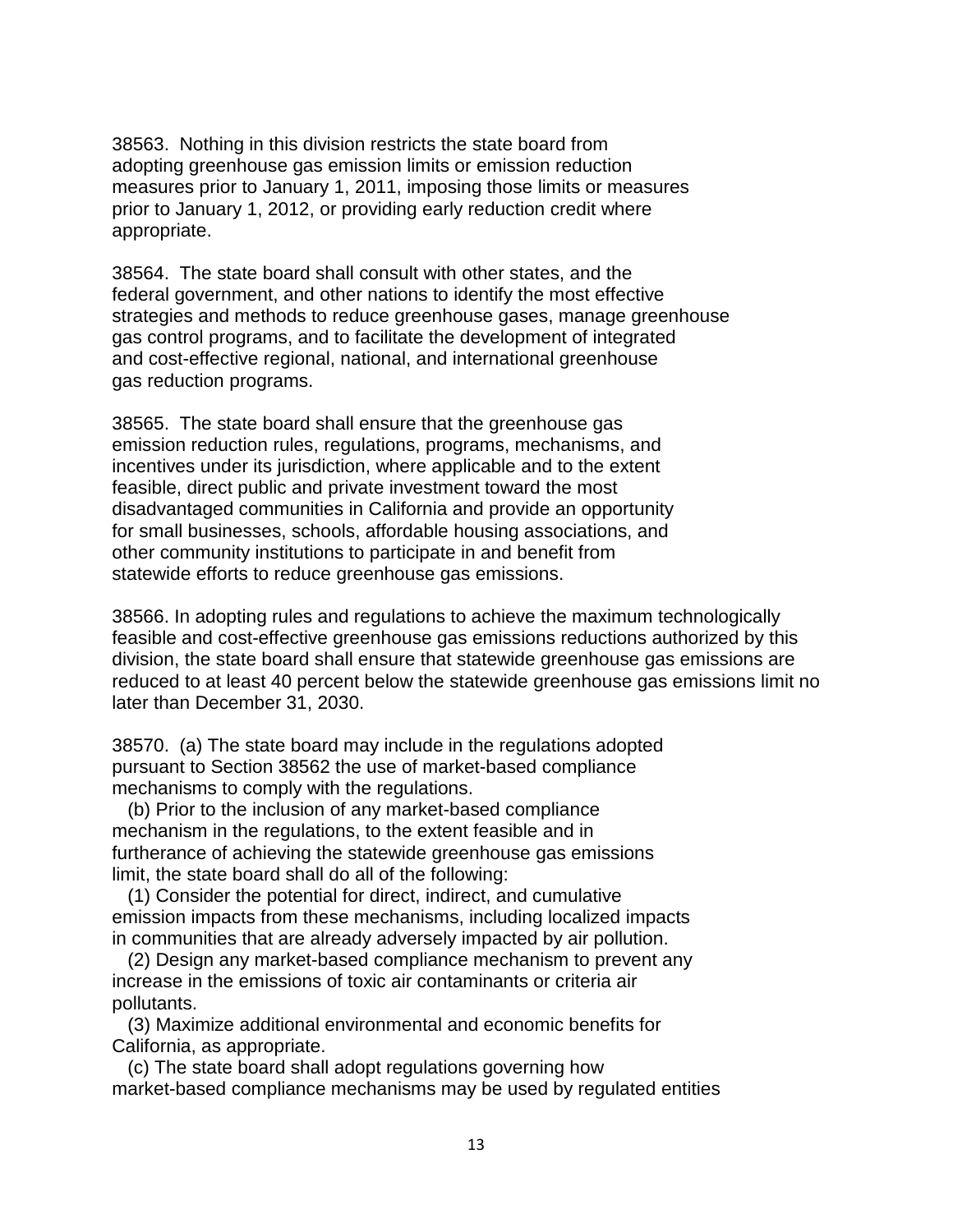subject to greenhouse gas emission limits and mandatory emission reporting requirements to achieve compliance with their greenhouse gas emissions limits.

 38571. The state board shall adopt methodologies for the exempt from the rulemaking provisions of the Administrative Procedure quantification of voluntary greenhouse gas emission reductions. The state board shall adopt regulations to verify and enforce any voluntary greenhouse gas emission reductions that are authorized by the state board for use to comply with greenhouse gas emission limits established by the state board. The adoption of methodologies is Act (Chapter 3.5 (commencing with Section 11340) of Part 1 of Division 3 of Title 2 of the Government Code).

 administered by other state agencies for the reduction of greenhouse 38574. Nothing in this part or Part 4 (commencing with Section 38560) confers any authority on the state board to alter any programs gas emissions.

38580. (a) The state board shall monitor compliance with and enforce any rule, regulation, order, emission limitation, emissions reduction measure, or market-based compliance mechanism adopted by the state board pursuant to this division.

 Part 4 of, and Chapter 1.5 (commencing with Section 43025) of Part 5 (b) (1) Any violation of any rule, regulation, order, emission limitation, emissions reduction measure, or other measure adopted by the state board pursuant to this division may be enjoined pursuant to Section 41513, and the violation is subject to those penalties set forth in Article 3 (commencing with Section 42400) of Chapter 4 of of, Division 26.

(2) Any violation of any rule, regulation, order, emission limitation, emissions reduction measure, or other measure adopted by the state board pursuant to this division shall be deemed to result in an emission of an air contaminant for the purposes of the penalty provisions of Article 3 (commencing with Section 42400) of Chapter 4 of Part 4 of, and Chapter 1.5 (commencing with Section 43025) of Part 5 of, Division 26.

(3) The state board may develop a method to convert a violation of any rule, regulation, order, emission limitation, or other emissions reduction measure adopted by the state board pursuant to this division into the number of days in violation, where appropriate, for the purposes of the penalty provisions of Article 3 (commencing with Section 42400) of Chapter 4 of Part 4 of, and Chapter 1.5 (commencing with Section 43025) of Part 5 of, Division 26.

(c) Section 42407 and subdivision (i) of Section 42410 shall not apply to this part.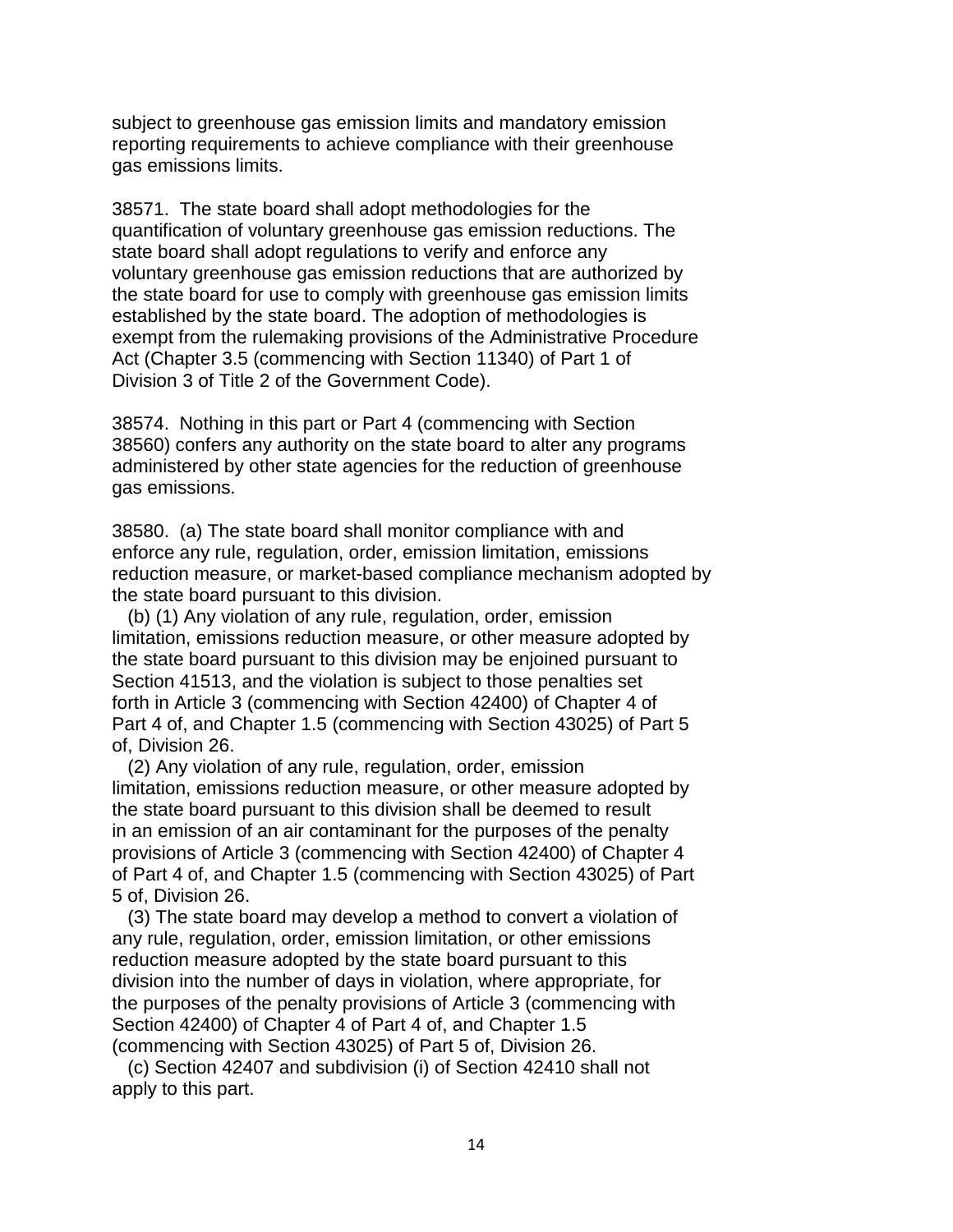38590. If the regulations adopted pursuant to Section 43018.5 do not remain in effect, the state board shall implement alternative regulations to control mobile sources of greenhouse gas emissions to achieve equivalent or greater reductions.

#### 38590.1

 Section 38500)) shall be appropriated to include, but need not be limited to, the (a) It is the intent of the Legislature that moneys collected from the auction or sale of allowances pursuant to a market-based compliance mechanism established pursuant to the California Global Warming Solutions Act of 2006 (Division 25.5 (commencing with following priorities at the time an expenditure plan is adopted:

(1) Air toxic and criteria air pollutants from stationary and mobile sources.

(2) Low- and zero-carbon transportation alternatives.

(3) Sustainable agricultural practices that promote the transitions to clean technology, water efficiency, and improved air quality.

(4) Healthy forests and urban greening.

(5) Short-lived climate pollutants.

(6) Climate adaptation and resiliency.

(7) Climate and clean energy research.

 (b) This section shall remain in effect only until January 1, 2031, and as of that date is repealed unless a later enacted statute that is enacted on or before that date deletes or extends that date.

38591. (a) The state board, by July 1, 2007, shall convene an environmental justice advisory committee, of at least three members, to advise it in developing the scoping plan pursuant to Section 38561 and any other pertinent matter in implementing this division. The advisory committee shall be comprised of representatives from communities in the state with the most significant exposure to air pollution, including, but not limited to, communities with minority populations or low-income populations, or both.

(b) The state board shall appoint the advisory committee members from nominations received from environmental justice organizations and community groups.

(c) The state board shall provide reasonable per diem for attendance at advisory committee meetings by advisory committee members from nonprofit organizations.

 technological research and development opportunities, including, but (d) The state board shall appoint an Economic and Technology Advancement Advisory Committee to advise the state board on activities that will facilitate investment in and implementation of not limited to, identifying new technologies, research, demonstration projects, funding opportunities, developing state, national, and international partnerships and technology transfer opportunities, and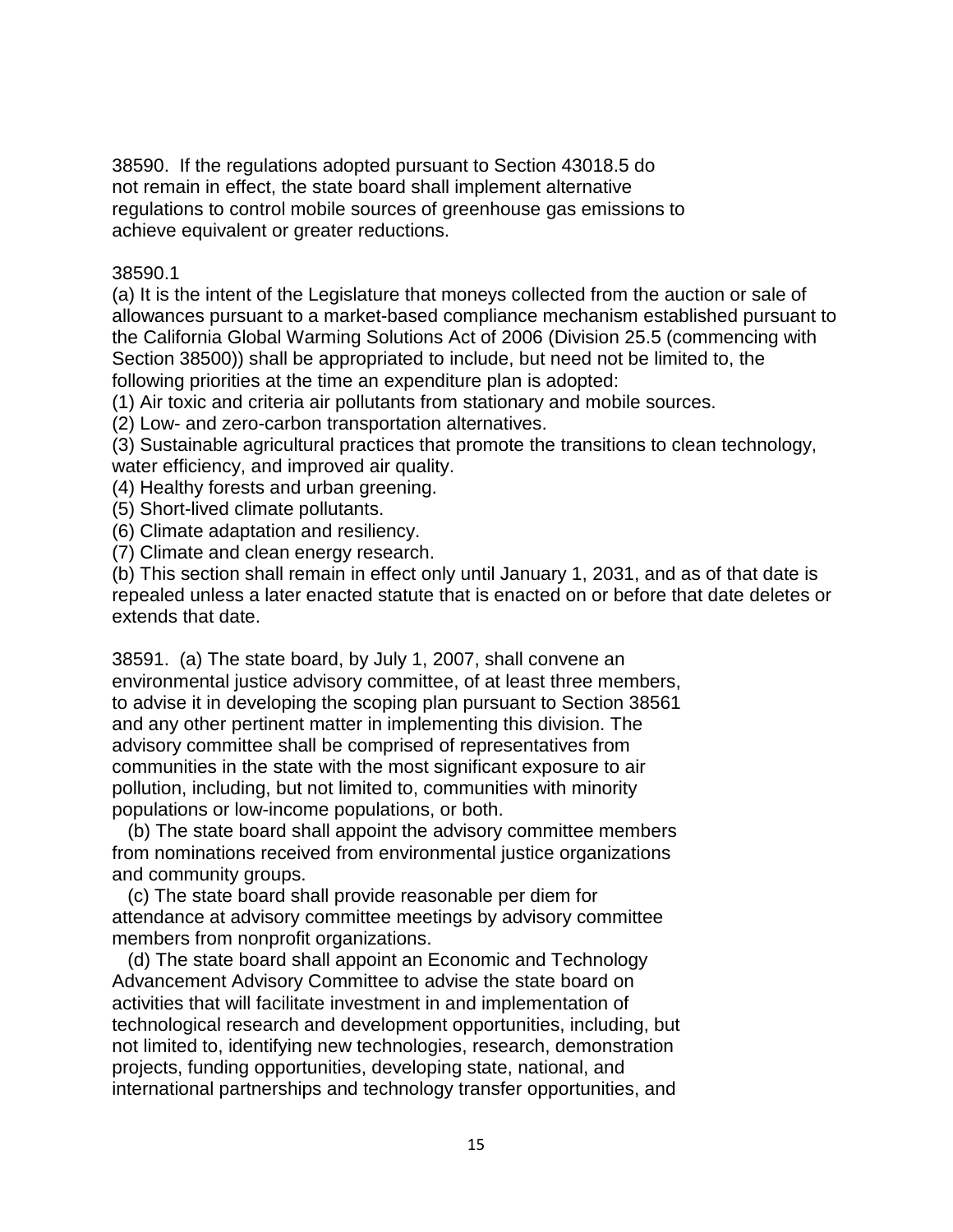identifying and assessing research and advanced technology investment and incentive opportunities that will assist in the reduction of greenhouse gas emissions. The committee may also advise the state board on state, regional, national, and international economic and technological developments related to greenhouse gas emission reductions.

### 38591.1.

 (a) The Compliance Offsets Protocol Task Force is hereby established to provide compliance mechanism for the purposes of increasing offset projects with direct guidance to the state board in approving new offset protocols for a market-based environmental benefits in the state while prioritizing disadvantaged communities, Native American or tribal lands, and rural and agricultural regions. The state board shall appoint members to the Compliance Offsets Protocol Task Force to include a representative from each stakeholder group, including, but not limited to, all of the following:

(1) Scientists.

- (2) Air pollution control and air quality management districts.
- (3) Carbon market experts.
- (4) Tribal representatives.
- (5) Environmental Justice advocates.
- (6) Labor and Workforce representatives.
- (7) Forestry experts.
- (8) Agriculture experts.
- (9) Environmental advocates.
- (10) Conservation advocates.
- (11) Dairy experts.

 (b) This section shall remain in effect only until January 1, 2031, and as of that date is repealed.

#### 38591.2

 (a) The Independent Emissions Market Advisory Committee is hereby established within the California Environmental Protection Agency.

 (b) (1) (A) The committee shall be composed of at least five experts on emissions trading market design appointed according to the following:

(i) Three members appointed by the Governor.

(ii) One member appointed by the Senate Committee on Rules.

(iii) One member appointed by the Speaker of the Assembly.

(B) The committee shall include a representative from the Legislative Analyst's Office.

(2) The committee members shall meet all of the following requirements:

(A) Have academic, nonprofit, and other relevant backgrounds.

(B) Lack financial conflicts of interest with entities subject to the regulation adopted by the state board pursuant to subdivision (c) of Section 38562.

(c) The committee, at least annually, shall hold a public meeting and report to both the state board and the Joint Legislative Committee on Climate Change Policies on the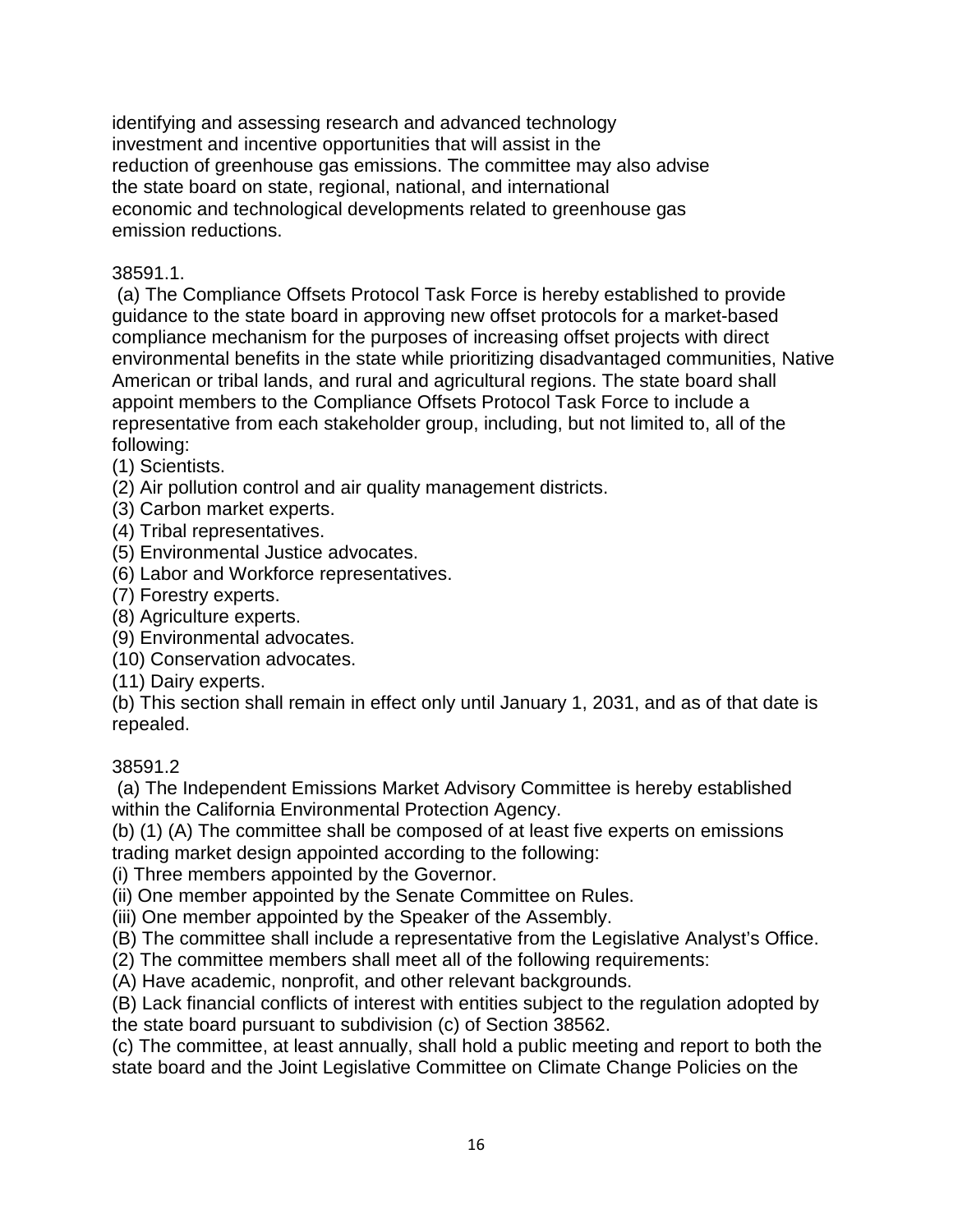(d) This section shall remain in effect only until January 1, 2031, and as of that date is environmental and economic performance of the regulation adopted by the state board pursuant to subdivision (c) of Section 38562 and other relevant climate policies. repealed.

## 38591.3

 (a) No later than January 1, 2019, the California Workforce Development Board, in consultation with the state board, shall report to the Legislature on the need for increased education, career technical education, job training, and workforce development resources or capacity to help industry, workers, and communities transition to economic and labor-market changes related to statewide greenhouse gas emissions reduction goals, pursuant to Sections 38550 and 38566, and the scoping plan, adopted pursuant to Section 38561. The California Workforce Development Board shall ensure that the report aligns, as appropriate, with California's Unified Strategic Workforce Development Plan, developed by the California Workforce Development Board. The California Workforce Development Board and the state board shall work in consultation with all of the following:

- (1) State Department of Education.
- (2) California Community Colleges.
- (3) Trustees of the California State University.
- (4) Regents of the University of California.
- (5) Governor's Office of Business and Economic Development.
- (6) Interested stakeholders.
- (b) The report to the Legislature shall address all of the following:
- (1) Creating and retaining jobs and stimulating economic activity in the state.

(2) Imbedding workforce training and employment services in infrastructure investments so that services more directly connect to the jobs created.

(3) The use of community benefits agreements, community workforce agreements, and project labor agreements that connect workforce services and job training directly to jobs impacted or jobs created.

(4) Preparing the state's students with relevant career technical education that responds to business and industry demands.

(5) Developing worker retraining programs to assist the existing workforce with the necessary tools to upgrade their skills.

(6) Responding to the job creation and workforce needs of the state's new and emerging industries, including emerging technologies that will result in greater greenhouse gas emissions reductions.

(7) Developing job training programs to assist specific populations, such as at-risk youth, displaced workers, veterans, the formerly incarcerated, and others facing barriers to employment.

 agencies to improve the labor-market outcomes of targeted disadvantaged populations. (8) Opportunities for community-based organizations to partner with local workforce

(9) Targeting workforce development programs and activities in disadvantaged communities, as identified pursuant to Section 39711, and communities that are located near entities regulated by the state board pursuant to this division.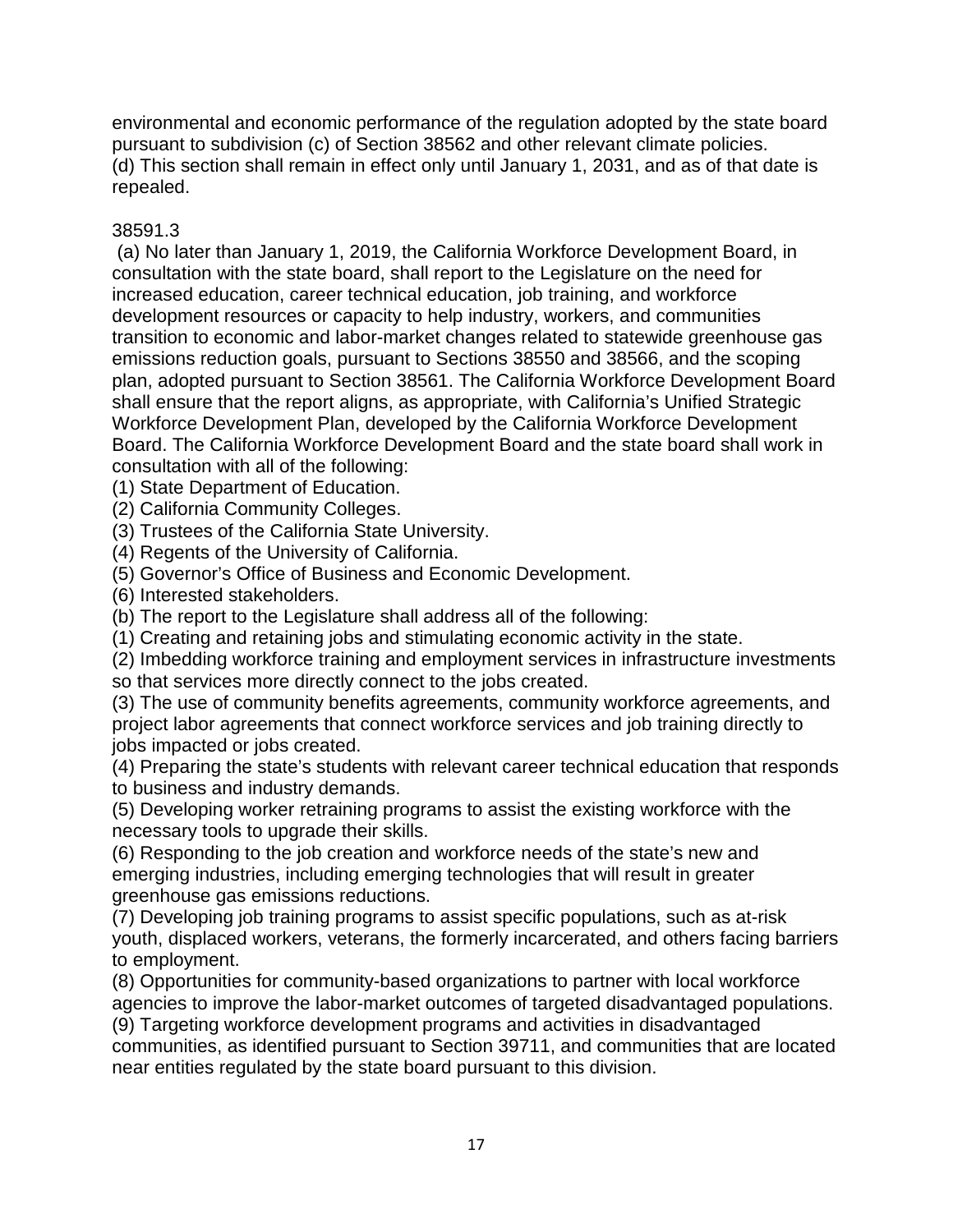(10) Identifying and leveraging state and federal funding resources to implement the recommendations made in the report consistent with the regulatory purposes of this division.

 (c) This section shall remain in effect only until January 1, 2031, and as of that date is repealed.

38592. (a) All state agencies shall consider and implement strategies to reduce their greenhouse gas emissions.

 requirements, and other requirements for protecting public health or (b) Nothing in this division shall relieve any person, entity, or public agency of compliance with other applicable federal, state, or local laws or regulations, including state air and water quality the environment.

## 38592.5.

 (a) (1) No later than January 1, 2018, the state board shall update the scoping plan, prepared pursuant to Section 38561, to achieve the greenhouse gas emissions reductions required pursuant to Section 38566. The state board shall designate the market-based compliance mechanism adopted pursuant to subdivision (c) of Section 38562 as the rule for petroleum refineries and oil and gas production facilities to achieve their greenhouse gas emissions reductions.

(2) All greenhouse gas rules and regulations adopted by the state board shall be consistent with the updated scoping plan.

 (3) Nothing in this section shall limit the state board's authority to adopt, maintain, or revise any other measure, including, but not limited to, any of the following:

(A) Measures governing methane and fugitive emissions at refineries and oil and gas facilities.

(B) Advanced clean cars program adopted by the state board.

 95480) of Article 4 of Subchapter 10 of Chapter 1 of Division 3 of Title 17 of the (C) Low-Carbon Fuel Standard regulations (Subarticle 7 (commencing with Section California Code of Regulations).

(D) Regulations addressing short-lived climate pollutants.

(E) Implementation of the sustainable freight action plan released in July 2015 pursuant to Executive Order B-32-15.

 (b) This section shall remain in effect only until January 1, 2031, and as of that date is repealed, unless a later enacted statute, which is enacted before January 1, 2031, deletes or extends that date.

## 38592.6.

 (a) The Legislative Analyst's Office shall, until January 1, 2030, annually report to the targets established pursuant to Sections 38550 and 38566. Legislature on the economic impacts and benefits of the greenhouse gas emissions

 (b) This section shall remain in effect only until January 1, 2031, and as of that date is repealed, unless a later enacted statute, which is enacted before January 1, 2031, deletes or extends that date.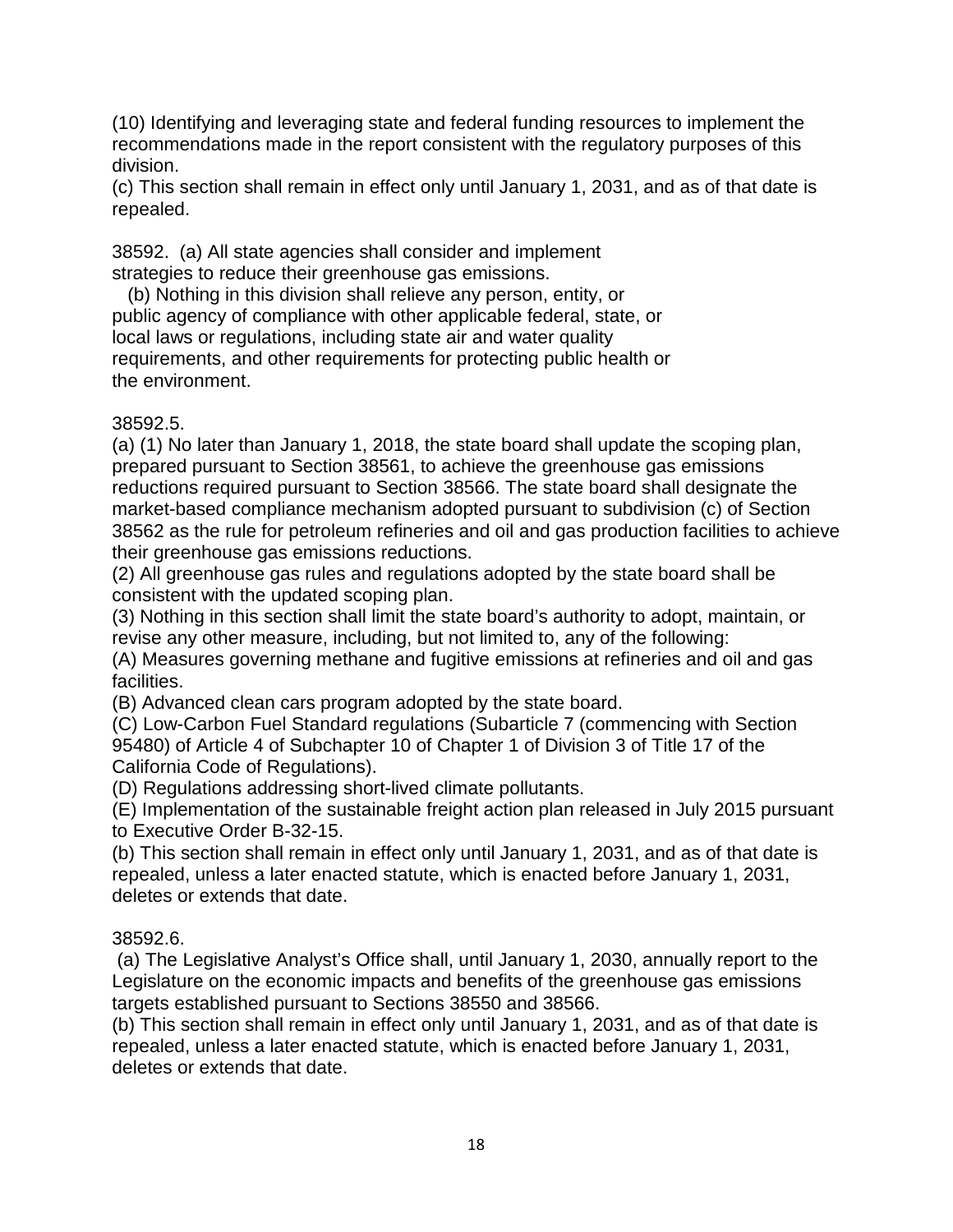38593. (a) Nothing in this division affects the authority of the Public Utilities Commission.

(b) Nothing in this division affects the obligation of an electrical corporation to provide customers with safe and reliable electric service.

 38594. (a) Except as provided in subdivision (b), nothing in this division shall limit or expand the existing authority of any district.

(b) A district shall not adopt or implement an emission reduction rule for carbon dioxide from stationary sources that are also subject to a market-based compliance mechanism adopted by the state board pursuant to subdivision (c) of Section 38562.

 implement, as applicable, any of the following: (c) Nothing in this section affects in any manner the authority of a district to adopt or

(1) A rule, regulation, standard, or requirement authorized or required for a district to adopt under Division 26 (commencing with Section 39000) for purposes other than to reduce carbon dioxide from sources subject to a market-based compliance mechanism adopted by the state board pursuant to subdivision (c) of Section 38562.

(2) A rule, regulation, standard, or requirement authorized pursuant to a law affecting emissions associated with landfills, refrigerants, natural gas or methane, volatile organic compounds, or a rule required to comply with the federal Clean Air Act (42 U.S.C. Sec. 7401 et seq.) or regulations implementing that act.

(3) A rule, regulation, standard, or requirement authorized pursuant to a law to reduce vehicle trips, vehicle miles traveled, parking, or vehicular air emissions, including, but not limited to, a rule adopted pursuant to Chapter 728 of the Statutes of 2008.

(4) A rule, regulation, standard, or requirement established pursuant to the California Environmental Quality Act (Division 13 (commencing with Section 21000) of the Public Resources Code).

(5) A rule, regulation, standard, or requirement adopted by any state agency.

(d) This section shall become inoperative if the state board repeals the market-based compliance mechanism adopted by the state board pursuant to subdivision (c) of Section 38562. The state board shall notify the Secretary of State if this section becomes inoperative.

 (e) This section shall remain in effect only until January 1, 2031, and as of that date is repealed.

 38594. (a) Nothing in this division shall limit or expand the existing authority of any district, as defined in Section 39025.

(b) This section shall become operative on January 1, 2031.

38595. Nothing in this division shall preclude, prohibit, or restrict the construction of any new facility or the expansion of an existing facility subject to regulation under this division, if all applicable requirements are met and the facility is in compliance with regulations adopted pursuant to this division.

38596. The provisions of this division are severable. If any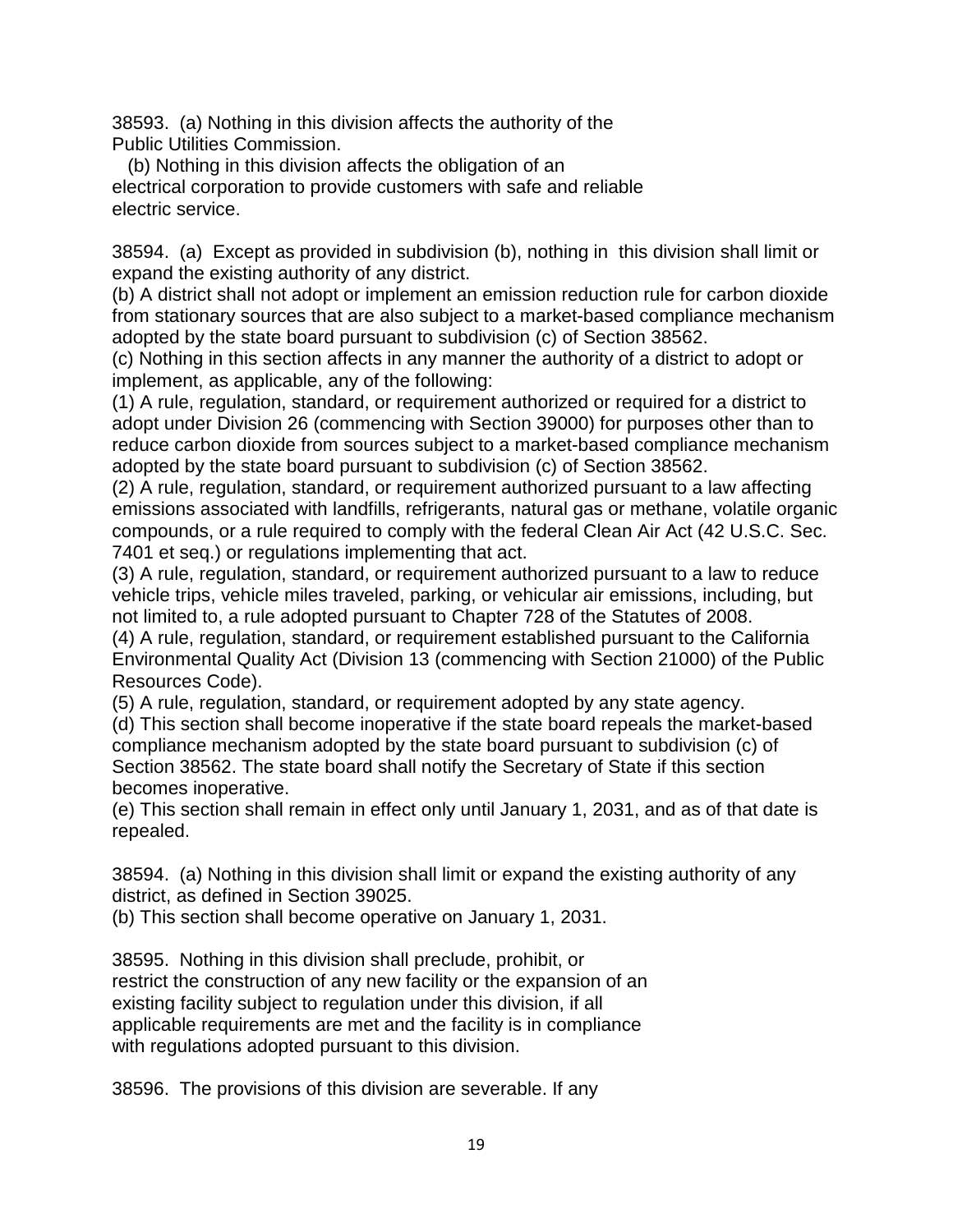invalidity shall not affect other provisions or applications that can provision of this division or its application is held invalid, that be given effect without the invalid provision or application.

38597. The state board may adopt by regulation, after a public workshop, a schedule of fees to be paid by the sources of greenhouse gas emissions regulated pursuant to this division, consistent with Section 57001. The revenues collected pursuant to this section, shall be deposited into the Air Pollution Control Fund and are available upon appropriation, by the Legislature, for purposes of carrying out this division.

38598. (a) Nothing in this division shall limit the existing authority of a state entity to adopt and implement greenhouse gas emissions reduction measures.

(b) Nothing in this division shall relieve any state entity of its legal obligations to comply with existing law or regulation.

38599. (a) In the event of extraordinary circumstances, catastrophic events, or threat of significant economic harm, the Governor may adjust the applicable deadlines for individual regulations, or for the state in the aggregate, to the earliest feasible date after that deadline.

 Governor makes an additional adjustment pursuant to subdivision (a). (b) The adjustment period may not exceed one year unless the

(c) Nothing in this section affects the powers and duties established in the California Emergency Services Act (Chapter 7 (commencing with Section 8550) of Division 1 of Title 2 of the Government Code).

(d) The Governor shall, within 10 days of invoking subdivision (a), provide written notification to the Legislature of the action undertaken.

#### **Organic Authorities for the Air Resources Board**

39500. It is the intent of the Legislature that the State Air Resources Board shall have the responsibility, except as otherwise provided in this division, for control of emissions from motor vehicles and shall coordinate, encourage, and review the efforts of all levels of government as they affect air quality.

39510. (a) The State Air Resources Board is continued in existence in the California Environmental Protection Agency. The state board shall consist of 14 members.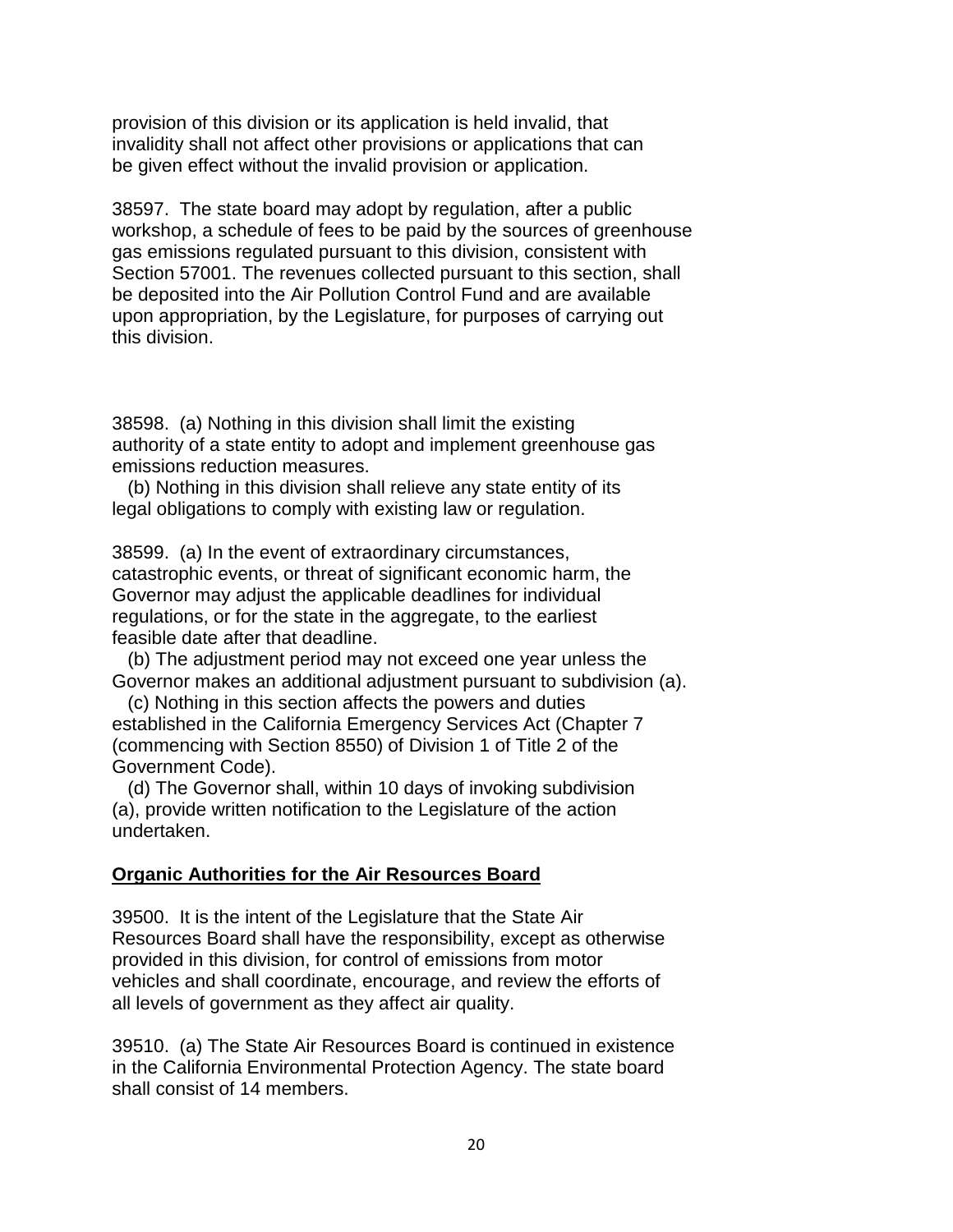(b) Twelve members shall be appointed by the Governor, with the consent of the Senate, on the basis of their demonstrated interest and proven ability in the field of air pollution control and their understanding of the needs of the general public in connection with air pollution problems.

(c) Of the members appointed pursuant to subdivision (b), six members shall have the following qualifications:

(1) One member shall have training and experience in automotive engineering or closely related fields.

(2) One member shall have training and experience in chemistry, meteorology, or related scientific fields, including agriculture or law.

(3) One member shall be a physician and surgeon or an authority on health effects of air pollution.

(4) Two members shall be public members.

(5) One member shall have the qualifications specified in paragraph (1), (2), or (3) or shall have experience in the field of air pollution control.

 members shall be board members from districts who shall reflect the (d) Of the members appointed pursuant to subdivision (b), six qualitative requirements of subdivision (c) to the extent practicable. Of these members:

(1) One shall be a board member from the south coast district.

(2) One shall be a board member from the bay district.

(3) One shall be a board member from the San Joaquin Valley Unified Air Pollution Control District.

(4) One shall be a board member from the San Diego County Air Pollution Control District.

(5) One shall be a board member from the Sacramento district, the Placer County Air Pollution Control District, the Yolo-Solano Air Quality Management District, the Feather River Air Quality Management District, or the El Dorado County Air Pollution Control District.

(6) One shall be a board member of any other district.

(e) The Senate Committee on Rules and the Speaker of the Assembly shall each appoint one member to the state board who shall be a person who works directly with communities in the state that are most significantly burdened by, and vulnerable to, high levels of pollution, including, but not limited to, communities with diverse racial and ethnic populations and communities with low-income populations.

(f) Any vacancy shall be filled by the appointing authority within 30 days of the date on which it occurs. If the Governor fails to make an appointment for any vacancy within the 30-day period, the Senate Committee on Rules may make the appointment to fill the vacancy in accordance with this section.

(g) While serving on the state board, all members shall exercise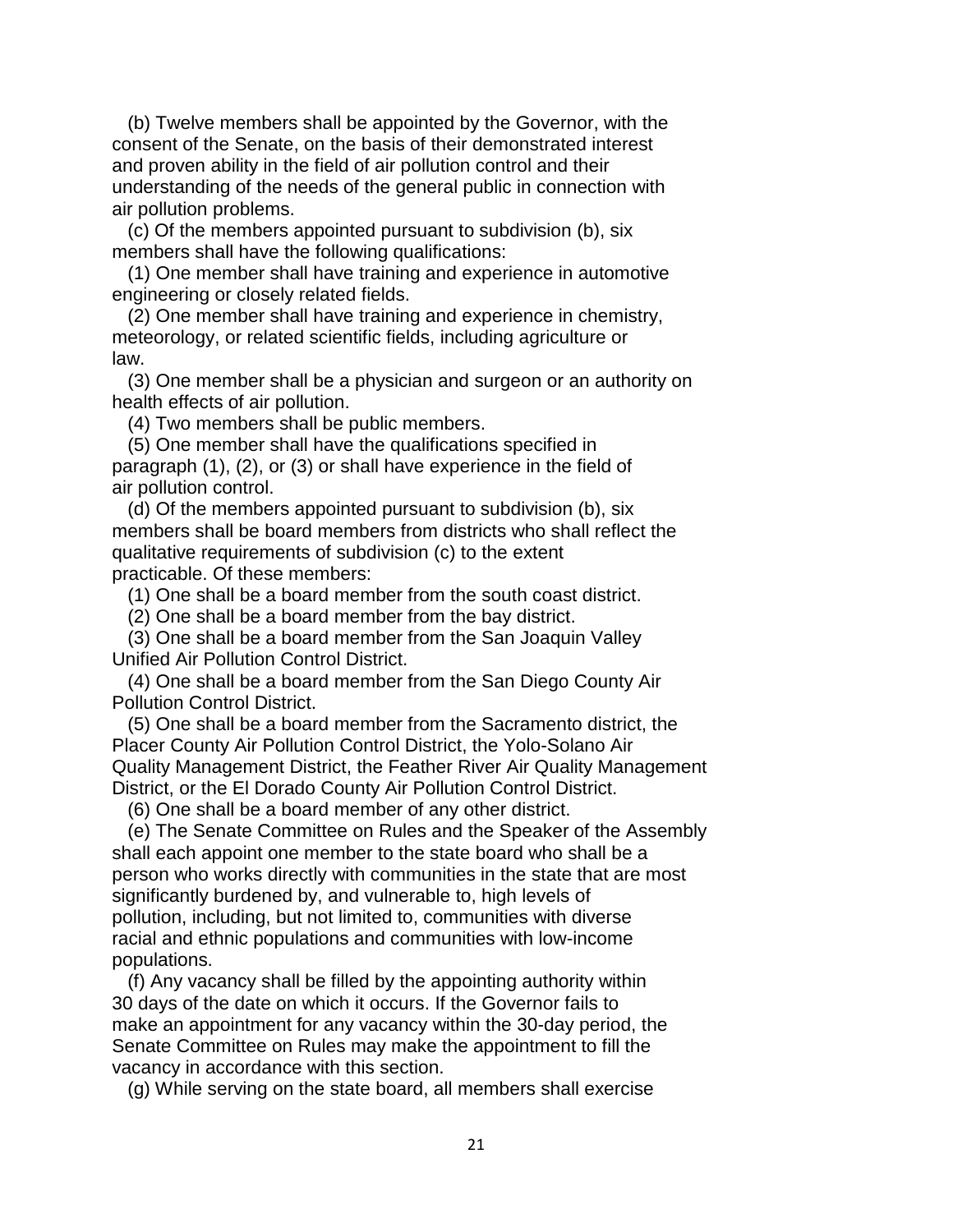their independent judgment as officers of the state on behalf of the action regarding his or her district taken by the state board interests of the entire state in furthering the purposes of this division. A member of the state board shall not be precluded from voting or otherwise acting upon any matter solely because that member has voted or acted upon the matter in his or her capacity as a member of a district board, except that a member of the state board who is also a member of a district board shall not participate in any pursuant to Sections 41503 to 41505, inclusive.

 39511. (a) The Governor shall appoint the chairperson, who shall serve at the pleasure of the Governor, from among the members of the state board, and shall serve as the principal advisor to the Governor on, and shall assist the Governor in establishing, major policy and program matters on environmental protection. The chairperson shall also serve as the principal communications link for the effective transmission of policy problems and decisions to the Governor relating to the activities of the State Water Resources Control Board and the State Solid Waste Management Board, in addition to serving as the Governor's chief air quality policy spokesperson.

(b) The chairperson shall serve full time.

 provided for by Chapter 6 (commencing with Section 11550) of Part 1 39512. Each member of the state board shall receive the salary of Division 3 of Title 2 of the Government Code.

 dollars (\$1,000) in any month, attending meetings of the state board 39512.5. (a) With respect to the members appointed pursuant to subdivision (d) of Section 39510, those members shall serve without compensation but shall be reimbursed for actual and necessary expenses incurred in the performance of their duties to the extent that reimbursement for expenses is not otherwise provided or payable by another public agency or agencies. Each elected public official member of the state board shall receive one hundred dollars (\$100) for each day, or portion thereof, but not to exceed one thousand or committees thereof, or upon authorization of the state board while on official business of the state board.

(b) Reimbursements made pursuant to subdivision (a) shall be made as follows:

(1) A member appointed from a district that is specifically named in subdivision (d) of Section 39510 shall be reimbursed by the district from which the person qualified for membership.

(2) The member appointed as a board member of a district that is not specifically named in subdivision (d) of Section 39510 shall be reimbursed by the state board.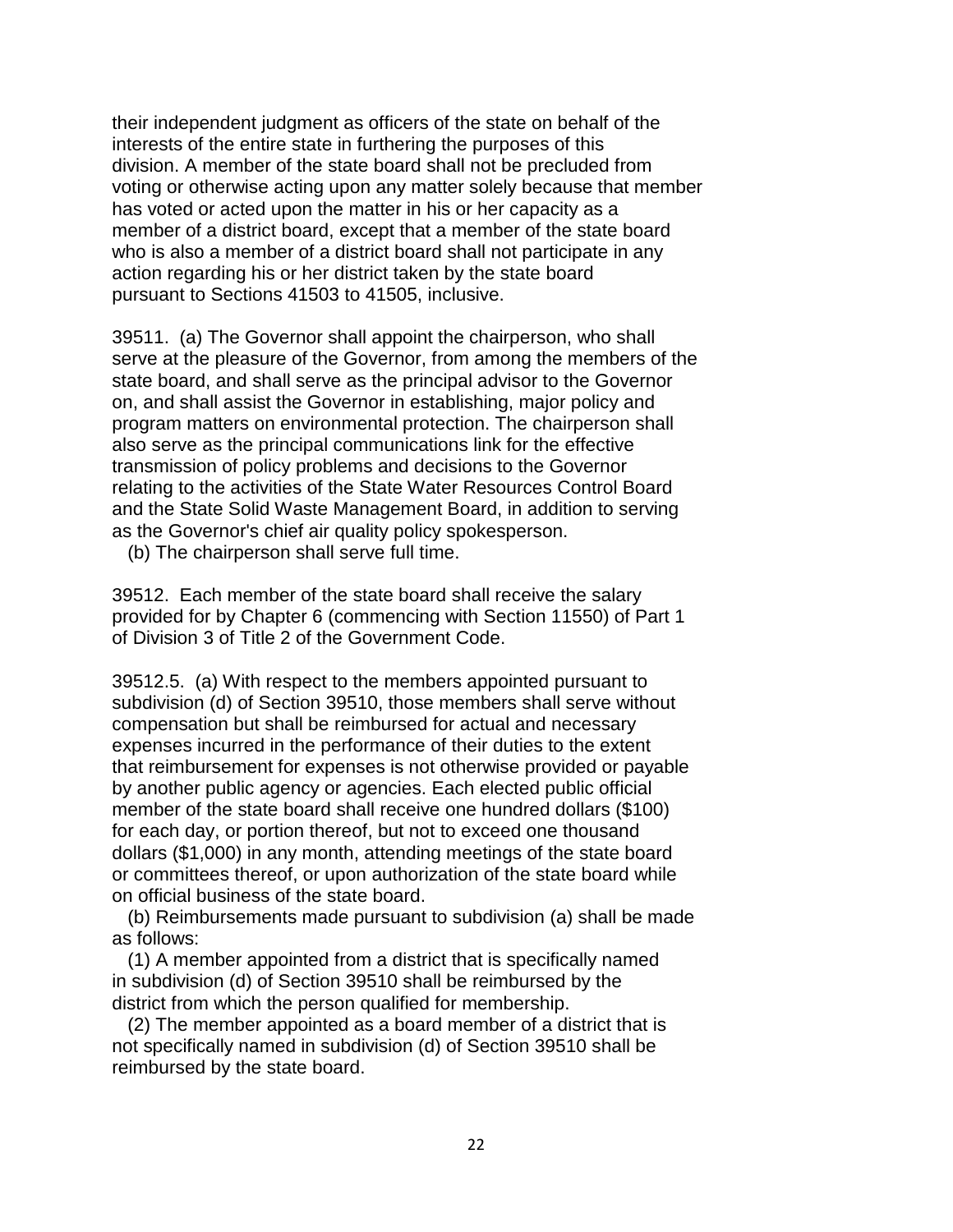39513. The state board shall hold regular meetings at least twice a month. Special meetings may be called by the chair or upon the request of a majority of the members. Each member of the state board shall receive reimbursement for actual necessary traveling expenses incurred in the performance of official duties. Time spent in these board meetings shall count toward the sixty hours per month work requirement specified in Section 11564 of the Government Code.

39514. The provisions of Chapter 2 (commencing with Section 11150), Part 1, Division 3, Title 2 of the Government Code apply to the state board, and the state board is the head of a department within the meaning of the chapter.

39515. (a) The state board shall appoint an executive officer who shall serve at the pleasure of the state board and, except as provided in subdivision (d), may delegate any duty to the executive officer that the state board deems appropriate.

 purposes, functions, and jurisdiction vested in the state board and (b) The intention of the Legislature is hereby declared to be that the executive officer shall perform and discharge, under the direction and control of the state board, the powers, duties, delegated to the executive officer by the state board.

(c) The state board shall, upon the receipt of a petition from any affected member of the public, affected district, or designated air quality planning agency, hold a public hearing to review any action taken by the executive officer pursuant to Section 41650, 41651, or 41652.

 of Title 2 of the Government Code. (d) Any action taken by the executive officer pursuant to Section 40469 or Sections 41503 to 41505, inclusive, shall be subject to Chapter 3.5 (commencing with Section 11340) of Part 1 of Division 3

39516. Any power, duty, purpose, function, or jurisdiction which the state board may lawfully delegate shall be conclusively presumed to have been delegated to the executive officer unless it is shown that the state board, by affirmative vote recorded in the minutes of the state board, specifically has reserved the same for the state board's own action.

The executive officer may redelegate to his subordinates unless, by state board rule or express provision of law, the executive officer is specifically required to act personally.

39517. The district shall be given notice and the opportunity to act before any rule or regulation is adopted by the state board for the district pursuant to Section 41502.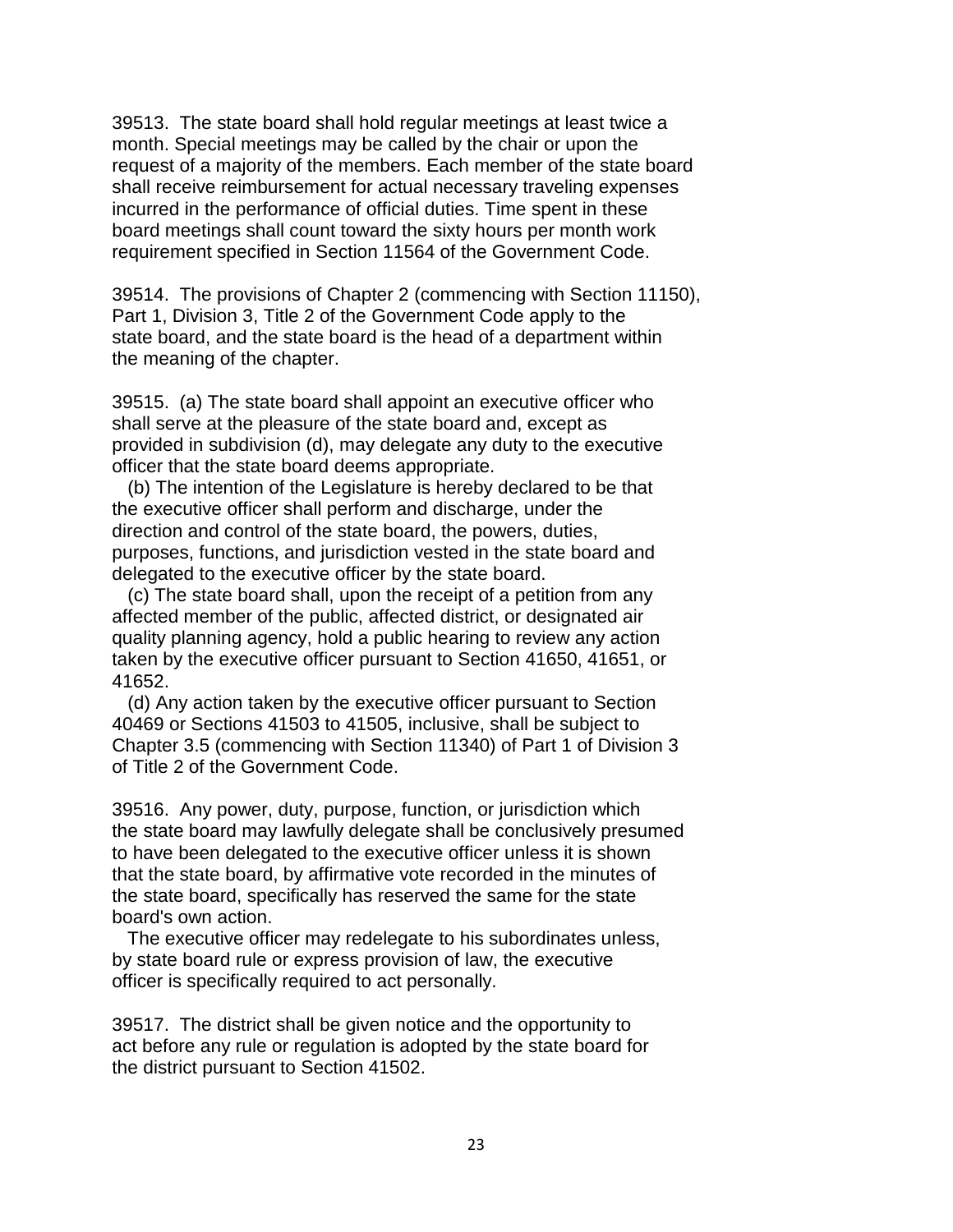the proper execution of the powers and duties granted to, and imposed 39600. The state board shall do such acts as may be necessary for upon, the state board by this division and by any other provision of law.

39601. (a) The state board shall adopt standards, rules, and regulations in accordance with the provisions of Chapter 3.5 (commencing with Section 11340) of Part 1 of Division 3 of Title 2 of the Government Code, necessary for the proper execution of the powers and duties granted to, and imposed upon, the state board by this division and by any other provision of law.

(b) The state board, by rules and regulations, may revise the definitions of terms set forth in Chapter 2 (commencing with Section 39010) of Part 1 in order to conform those definitions to federal laws and rules and regulations.

 providing a decent home and suitable living environment for every (c) The standards, rules, and regulations adopted pursuant to this section shall, to the extent consistent with the responsibilities imposed under this division, be consistent with the state goal of Californian.

 39601.5. (a) The state board shall make available to the public all 11346.2 of the Government Code, related to, but not limited to, air information described in paragraph (2) of subdivision (b) of Section emissions, public health impacts, and economic impacts, before the comment period for any regulation proposed for adoption by the state board.

(b) In meeting the requirement of subdivision (a), the state board shall not release proprietary, confidential, or otherwise legally protected business information. The state board shall release information in aggregated form, where necessary, to protect proprietary, confidential, or otherwise legally protected business information.

39602. The state board is designated the air pollution control agency for all purposes set forth in federal law.

The state board is designated as the state agency responsible for the preparation of the state implementation plan required by the Clean Air Act (42 U.S.C., Sec. 7401, et seq.) and, to this end, shall coordinate the activities of all districts necessary to comply with that act.

Notwithstanding any other provision of this division, the state implementation plan shall only include those provisions necessary to meet the requirements of the Clean Air Act.

39602.5. (a) The state board shall adopt rules and regulations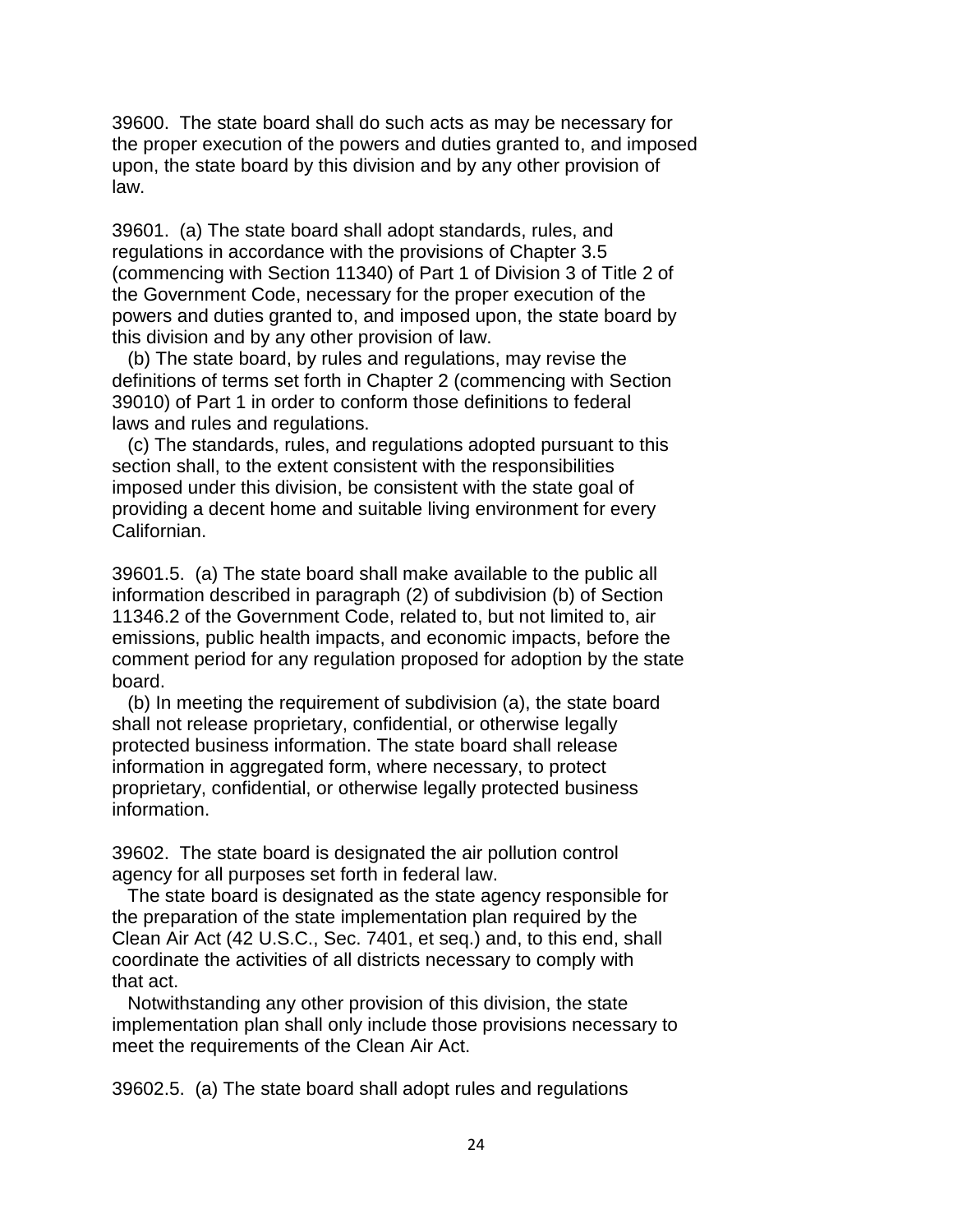et seq.) in all areas of the state by the applicable attainment date, pursuant to Section 43013 that, in conjunction with other measures adopted by the state board, the districts, and the United States Environmental Protection Agency, will achieve ambient air quality standards required by the federal Clean Air Act (42 U.S.C. Sec. 7401 and to maintain these standards thereafter. The state board shall adopt these measures if they are necessary, technologically feasible, and cost effective, consistent with Section 43013.

(b) If necessary to carry out its duties under this section, the state board shall adopt and enforce rules and regulations that anticipate the development of new technologies or the improvement of existing technologies. The rules and regulations shall require standards that the state board finds and determines can likely be achieved by the compliance date set forth in the rule.

39603. (a) The state board may do both of the following:

(1) Contract for technical advisory services and other services as may be necessary for the performance of its powers and duties.

(2) Appoint advisory groups and committees as it requires. Members of committees or advisory groups shall receive one hundred dollars (\$100) per day for each day they attend a meeting of the state board or meet pursuant to a request of the state board, plus actual and necessary travel expenses incurred while performing their duties.

 may appoint a number of persons qualified in various fields and they are serving as members of a working group or committee at the (b) In appointing advisory groups and committees, the state board disciplines. Persons appointed shall be kept informed of the issues before the state board and the work pending before the state board. When the state board desires the advice, in connection with a particular problem or problems, of any person so appointed, the chairperson of the state board may select that person to serve as a member of a working group or committee for the purpose of providing the advice. After the working group or committee has given its advice to the state board, it shall cease to function as a working group or committee. The financial remuneration specified in paragraph (2) of subdivision (a) shall be available to persons only during the time request of the state board.

39607. The state board shall:

(a) Establish a program to secure data on air quality in each air basin established by the state board.

(b) Inventory sources of air pollution within the air basins of the state and determine the kinds and quantity of air pollutants, including, but not necessarily limited to, the contribution of natural sources, mobile sources, and area sources of emissions, including a separate identification of those sources not subject to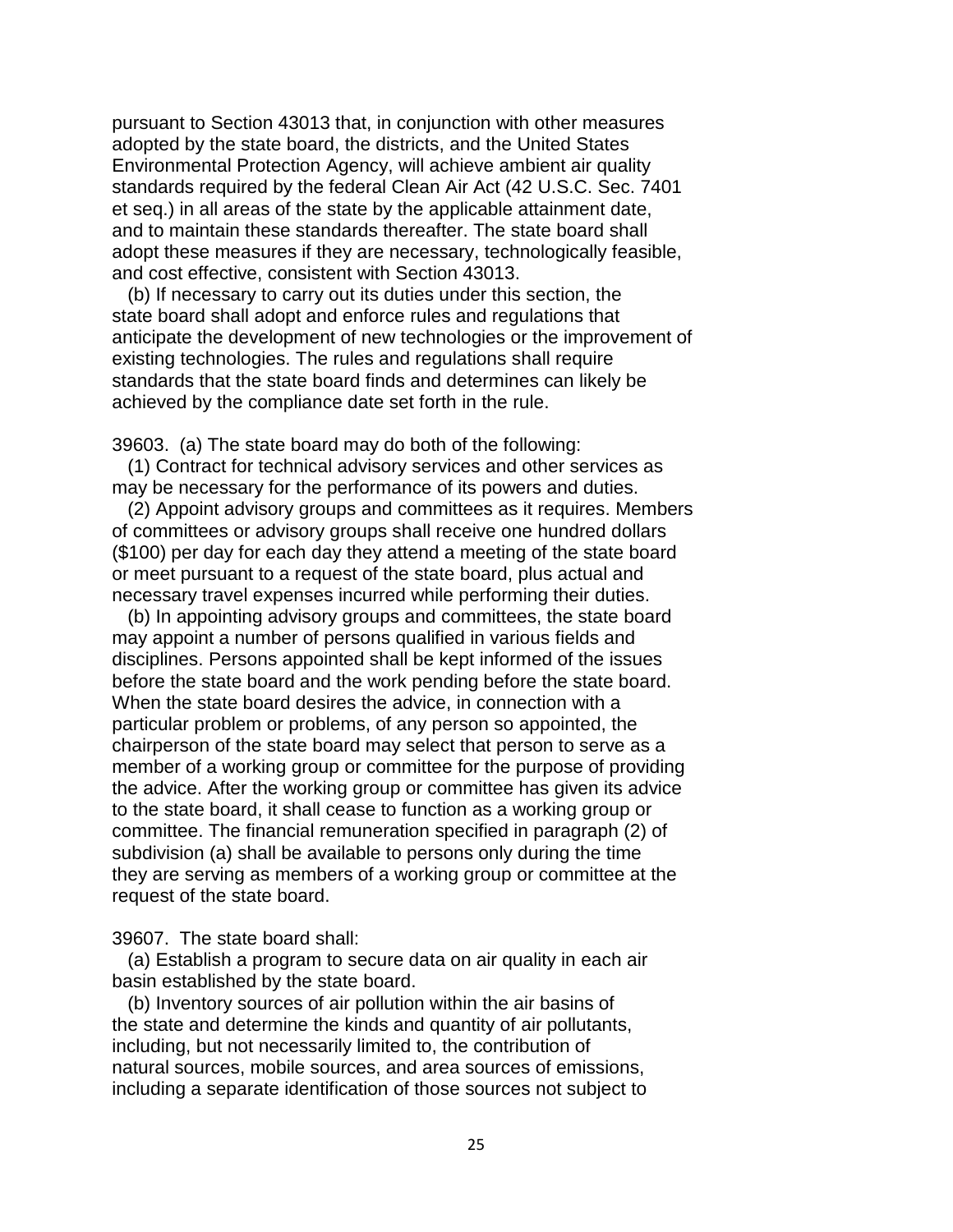federal agencies in fulfilling this purpose. district permit requirements, to the extent feasible and necessary to carry out the purposes of this chapter. The state board shall use, to the fullest extent, the data of local agencies and other state and

 other agencies to fulfill the purpose of this division. (c) Monitor air pollutants in cooperation with districts and with

(d) Adopt test procedures to measure compliance with its nonvehicular emission standards and those of districts.

 air basin attainment or nonattainment for any state ambient air (e) Establish and periodically review criteria for designating an quality standard set forth in Section 70200 of Title 17 of the California Code of Regulations. In developing and reviewing these criteria, the state board shall consider instances where there is poor or limited ambient air quality data, and shall consider highly irregular or infrequent violations. The state board shall provide an opportunity for public comment on the proposed criteria, and shall adopt the criteria after a public hearing.

 and establish a list of approved indicators. On or before July 1, to evaluate the prospective application of air quality indicators (f) Evaluate, in consultation with the districts and other interested parties, air quality-related indicators which may be used to measure or estimate progress in the attainment of state standards 1993, the state board shall identify one or more air quality indicators to be used by districts in assessing progress as required by subdivision (b) of Section 40924. The state board shall continue and, upon a finding that adequate air quality modeling capability exists, shall identify one or more indicators which may be used by districts in lieu of the annual emission reductions mandated by subdivision (a) of Section 40914. In no case shall any indicator be less stringent or less protective, on the basis of overall health protection, than the annual emission reduction requirement in subdivision (a) of Section 40914.

 subpopulations such as children, the elderly, and persons with 41503, and for the establishment of the means by which reductions in (g) Establish, not later than July 1, 1996, a uniform methodology which may be used by districts in assessing population exposure, including, but not limited to, reduction in exposure of districtwide respiratory disease, to ambient air pollutants at levels above the state ambient air quality standards, for estimating reductions in population exposure for the purposes of Sections 40913, 40924, and population exposures may be achieved. The methodology adopted pursuant to this subdivision shall be consistent with the federal Clean Air Act (42 U.S.C. Sec. 7401 et seq.), and with this division, including, but not limited to, Section 39610.

39607.1. (a) For purposes of this section, the following definitions apply: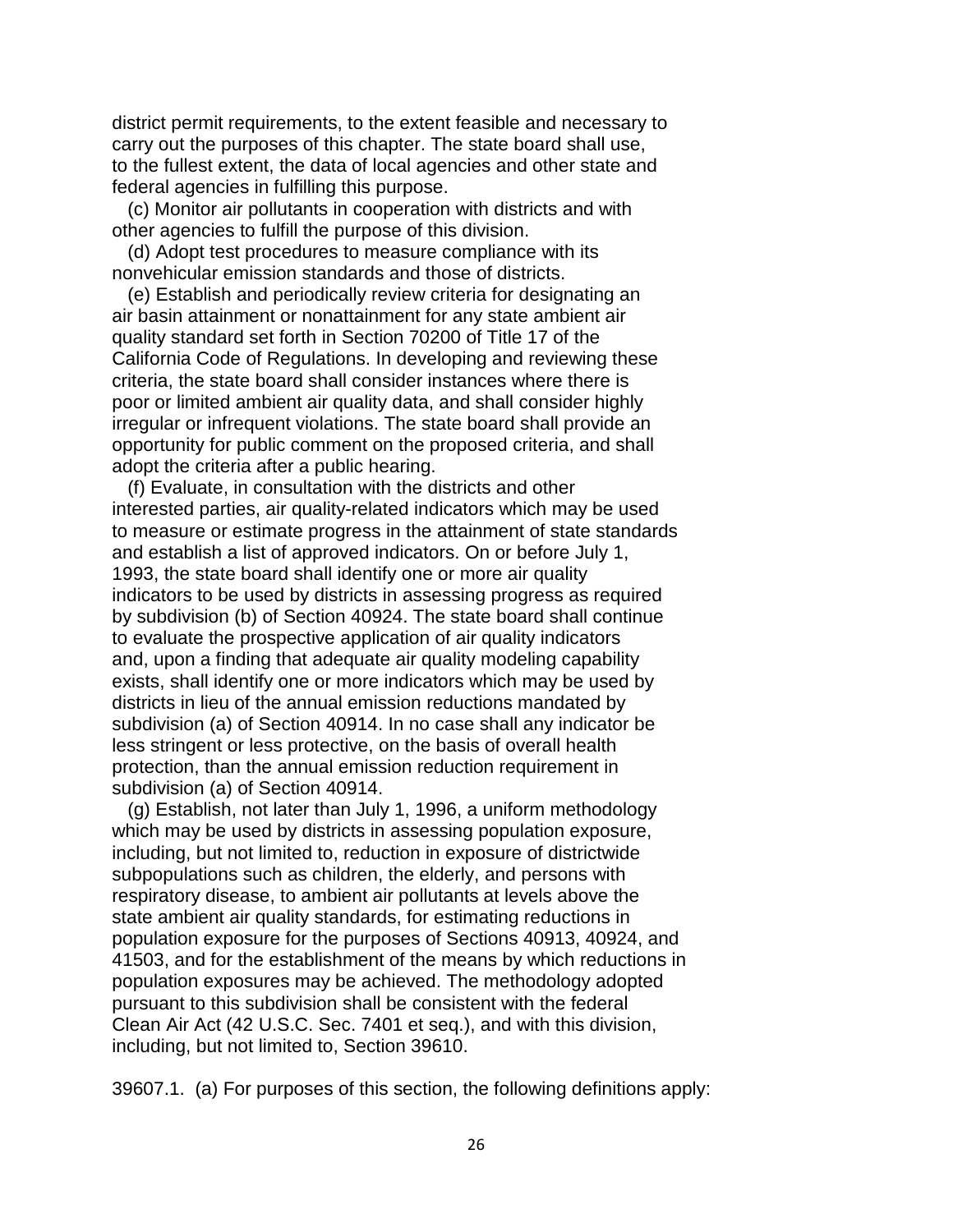(1) "Nonattainment pollutant" means a criteria pollutant for which a district is classified as a nonattainment area pursuant to this division or the federal Clean Air Act (42 U.S.C. Sec. 7401 et seq.).

(2) "Stationary source" means any of the following:

(A) A facility that is required to report to the state board the facility's greenhouse gas emissions pursuant to Section 38530.

 (B) A facility that is authorized by a permit issued by a district to emit 250 or more tons per year of any nonattainment pollutant or its precursors.

 (C) A facility that receives an elevated prioritization score based on cancer or noncancer health impacts pursuant to Section 44360.

 (b) (1) The state board, in consultation with districts, shall establish a uniform statewide system of annual reporting of emissions of criteria pollutants and toxic air contaminants for a stationary source.

(2) The state board shall require a stationary source to report to the state board its annual emissions of criteria pollutants and toxic air contaminants using the uniform statewide system of annual reporting developed pursuant to paragraph (1).

(c) With the report required pursuant to paragraph (2) of subdivision (b), the state board may require, as appropriate, a stationary source to provide relevant facility-level emissions data.

(d) The state board may require, as appropriate, a stationary source to verify or certify the accuracy of its annual emissions reports by a third-party verifier or certifier that is accredited by the state board.

## **Enforcement Authorities for the Air Resources Board**

 42400. (a) Except as otherwise provided in Section 42400.1, 42400.2, 42400.3, 42400.3.5, or 42400.4, any person who violates this part, or any rule, regulation, permit, Section 41500), inclusive, is guilty of a misdemeanor and is subject to a fine of not more than <del>one</del> five thousand dollars <del>(\$1,000)</del> (\$5,000) or imprisonment in the county jail for or order of the state board or of a district, including a district hearing board, adopted pursuant to Part 1 (commencing with Section 39000) to Part 4 (commencing with not more than six months, or both.

 recovery system on a gasoline cargo tank is directly caused by the actions of an (b) If a violation under subdivision (a) with regard to the failure to operate a vapor employee under the supervision of, or of any independent contractor working for, any person subject to this part, the employee or independent contractor, as the case may be, causing the violation is guilty of a misdemeanor and is punishable as provided in subdivision (a). That liability shall not extend to the person employing the employee or retaining the independent contractor, unless that person is separately guilty of an action that violates this part.

(c) Any person who owns or operates any source of air contaminants in violation of Section 41700 that causes actual injury, as defined in subdivision (d), to the health or safety of a considerable number of persons or the public is guilty of a misdemeanor and is subject to a fine of not more than fifteen thousand dollars (\$15,000) or imprisonment in the county jail for not more than nine months, or both.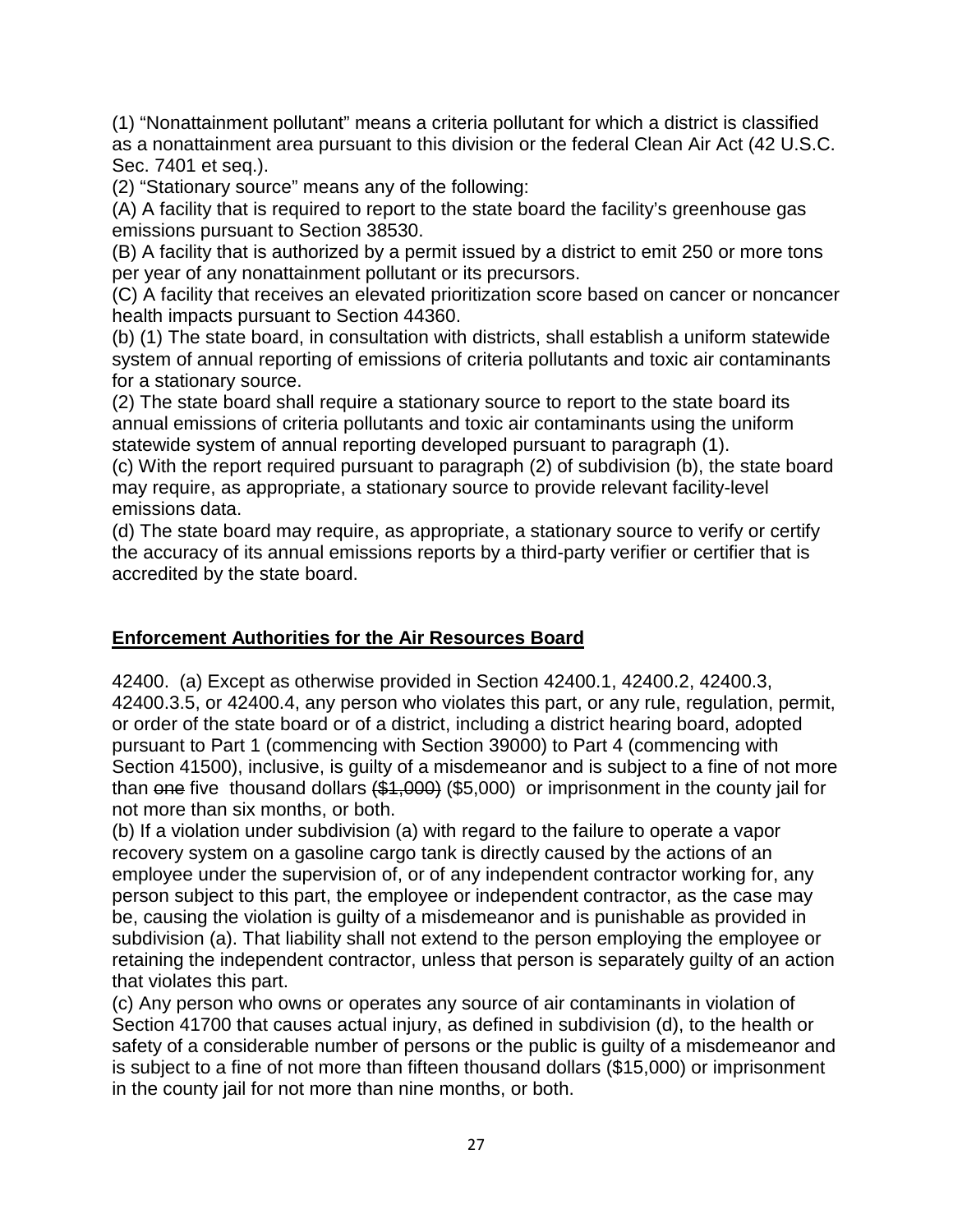(d) As used in this section, "actual injury" means any physical injury that, in the opinion of a licensed physician and surgeon, requires medical treatment involving more than a physical examination.

separate offense. (e) Each day during any portion of which a violation of subdivision (a) or (c) occurs is a

 violation of any provision of this part or any rule, regulation, permit, or order of the state board or of a district pertaining to punishable by a fine of not more than twenty-five thousand dollars (\$25,000), or imprisonment in a county jail for not more than nine 42400.1. (a) Any person who negligently emits an air contaminant in emission regulations or limitations is guilty of a misdemeanor and is months, or by both that fine and imprisonment.

 violation of Section 41700 that causes great bodily injury, as in a county jail for not more than one year, or by both that fine and (b) Any person who negligently emits an air contaminant in defined by Section 12022.7 of the Penal Code, to, or death of, any person, is guilty of a misdemeanor and is punishable by a fine of not more than one hundred thousand dollars (\$100,000), or imprisonment imprisonment.

(c) Each day during any portion of which a violation occurs is a separate offense.

 of any provision of this part, or any order, rule, regulation, or permit of the state board or of a district pertaining to emission imprisonment in a county jail for not more than one year, or by both 42400.2. (a) Any person who emits an air contaminant in violation regulations or limitations, and who knew of the emission and failed to take corrective action within a reasonable period of time under the circumstances, is guilty of a misdemeanor and is punishable by a fine of not more than forty thousand dollars (\$40,000), or that fine and imprisonment.

 termination of the emission violation or the grant of a variance from (b) For purposes of this section, "corrective action" means the the applicable order, rule, regulation, or permit pursuant to Article 2 (commencing with Section 42350). If a district regulation regarding process upsets or equipment breakdowns would allow continued operation of equipment which is emitting air contaminants in excess of allowable limits, compliance with that regulation is deemed to be corrective action.

(c) Any person who owns or operates any source of air contaminants in violation of Section 41700 that causes great bodily injury, as defined by Section 12022.7 of the Penal Code, to, or death of, any person, and who knew of the emission and failed to take corrective action within a reasonable period of time under the circumstances, is guilty of a misdemeanor and is punishable by a fine of not more than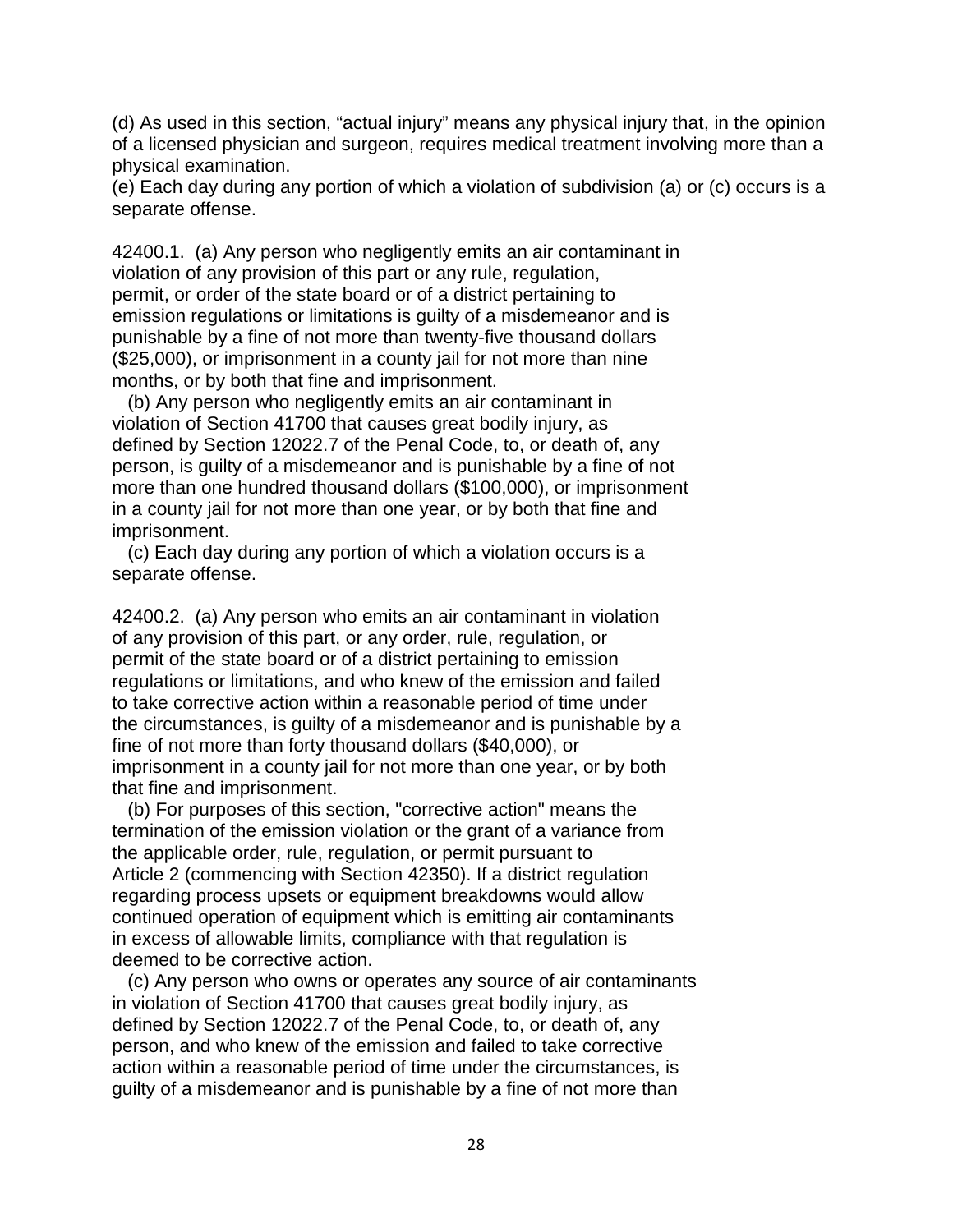county jail for not more than one year, or by both that fine and two hundred fifty thousand dollars (\$250,000), or imprisonment in a imprisonment.

(d) Each day during any portion of which a violation occurs constitutes a separate offense.

 rule, regulation, permit, or order of the state board or of a of a misdemeanor and is punishable by a fine of not more than 42400.3. (a) Any person who willfully and intentionally emits an air contaminant in violation of any provision of this part or any district, pertaining to emission regulations or limitations is guilty seventy-five thousand dollars (\$75,000), or imprisonment in a county jail for not more than one year, or by both that fine and imprisonment.

 imprisonment in a county jail for not more than one year, or by both corporation, the maximum fine may be up to five hundred thousand (b) Any person who willfully and intentionally, or with reckless disregard for the risk of great bodily injury, as defined by Section 12022.7 of the Penal Code, to, or death of, any person, emits an air contaminant in violation of Section 41700 that results in any unreasonable risk of great bodily injury to, or death of, any person, is guilty of a public offense and is punishable by a fine of not more than one hundred twenty-five thousand dollars (\$125,000), or that fine and imprisonment. However, if the defendant is a dollars (\$500,000).

 is punishable by a fine of not more than two hundred fifty thousand than one year, or both that fine and imprisonment, or is punishable (\$250,000), or imprisonment pursuant to subdivision (h) of Section (c) Any person who willfully and intentionally, or with reckless disregard for the risk of great bodily injury, as defined by Section 12022.7 of the Penal Code, to, or death of, any person emits an air contaminant in violation of Section 41700 that causes great bodily injury to, or death of, any person is guilty of a public offense, and dollars (\$250,000), or imprisonment in a county jail for not more by a fine of not more than two hundred fifty thousand dollars 1170 of the Penal Code, or by both that fine and imprisonment. If the defendant is a corporation, the maximum fine may be up to one million dollars (\$1,000,000).

(d) Each day during any portion of which a violation occurs constitutes a separate offense.

(e) This section does not preclude punishment under Section 189 or 192 of the Penal Code or any other provision of law that provides a more severe punishment.

(f) For the purposes of this section:

(1) "Great bodily injury" means great bodily injury as defined by Section 12022.7 of the Penal Code.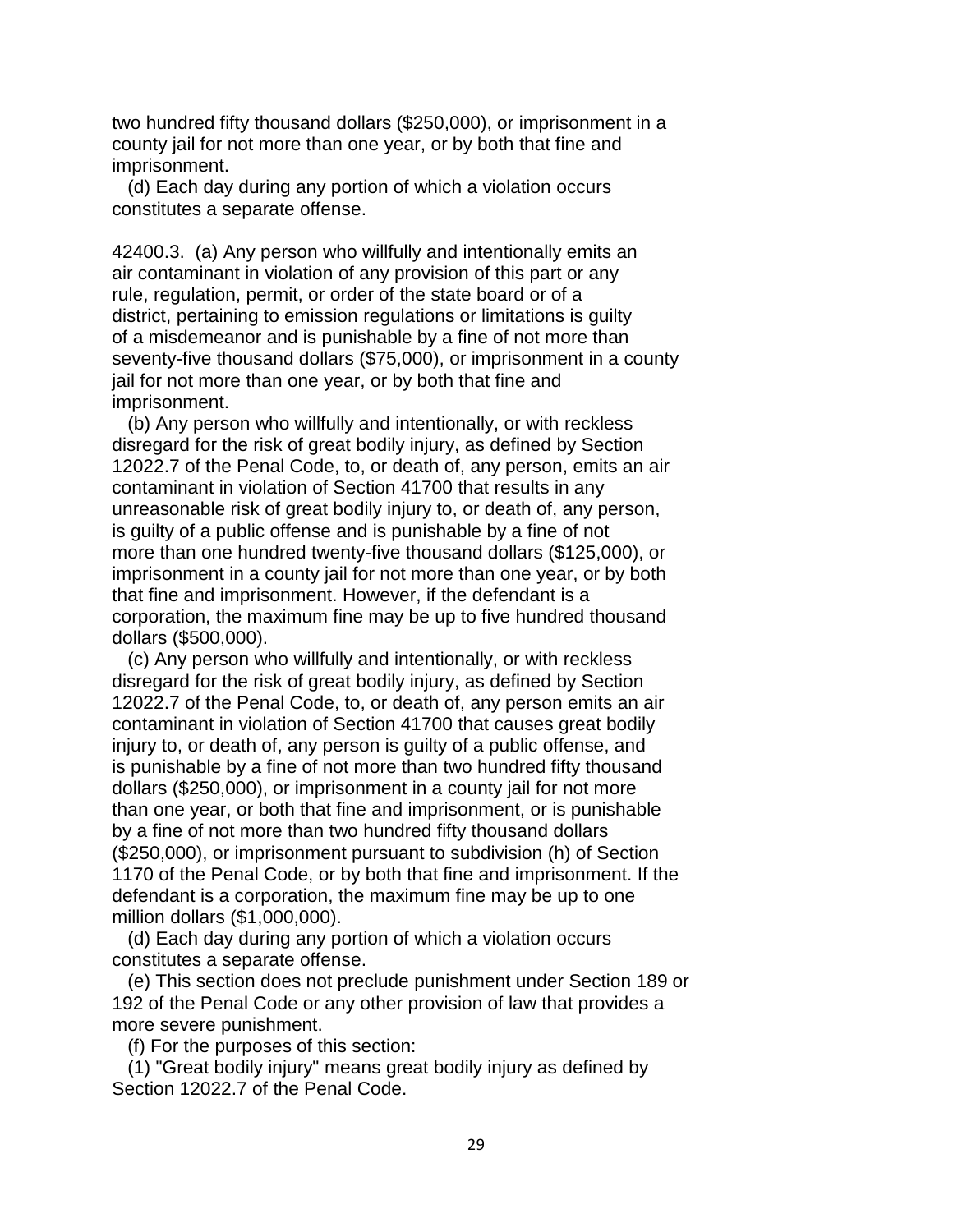(2) "Unreasonable risk of great bodily injury or death" means substantial probability of great bodily injury or death.

 42400.3.5. (a) Any person who knowingly violates any rule, regulation, permit, order, fee requirement, or filing requirement of the state board or of a district, including a district hearing board, that is adopted for the control of toxic air contaminants pursuant to Part 1 (commencing with Section 39000) to Part 4 (commencing with Section 41500), inclusive, and for which delegation or approval of implementation and enforcement authority has been obtained pursuant to subdivision ( l) of Section 112 of the Clean Air Act (42 U.S.C. Sec. 7412(I)), or the regulations adopted pursuant thereto, is guilty of a misdemeanor and is subject to a fine of not more than ten thousand dollars (\$10,000) or imprisonment in the county jail for not more than six months, or both.

 the control of toxic air contaminants pursuant to Part 1 (commencing the county jail for not more than nine months, or both. (b) Any person who knowingly makes any false material statement, representation, or certification in any form or in any notice or report required by a rule or regulation adopted or permit issued for with Section 39000) to Part 4 (commencing with Section 41500), inclusive, and for which delegation or approval of implementation and enforcement authority has been obtained pursuant to subdivision ( l) of Section 112 of the Clean Air Act (42 U.S.C. Sec. 7412( l)), or the regulations adopted pursuant thereto, or who knowingly renders inaccurate any monitoring device required by that toxic air contaminant rule, regulation, or permit is subject to a fine of not more than thirty-five thousand dollars (\$35,000) or imprisonment in

(c) Any person who, knowingly and with intent to deceive, falsifies any document required to be kept pursuant to any provision of this part, or any rule, regulation, permit, notice to comply, or order of the state board or of a district, is punishable as provided in subdivision (b).

(d) Subdivisions (a) and (b) shall apply only to those violations that are not otherwise subject to a fine of ten thousand dollars (\$10,000) or more pursuant to Section 42400.1, 42400.2, or 42400.3.

 condition or any fee or filing requirement applicable to a Title V 42400.4. (a) In any district where a Title V permit program has been fully approved by the federal Environmental Protection Agency, any person who knowingly violates any federally enforceable permit source is guilty of a misdemeanor and is subject to a fine of not more than ten thousand dollars (\$10,000).

 person who knowingly makes any false material statement, (b) In any district in which a Title V permit program has been fully approved by the federal Environmental Protection Agency, any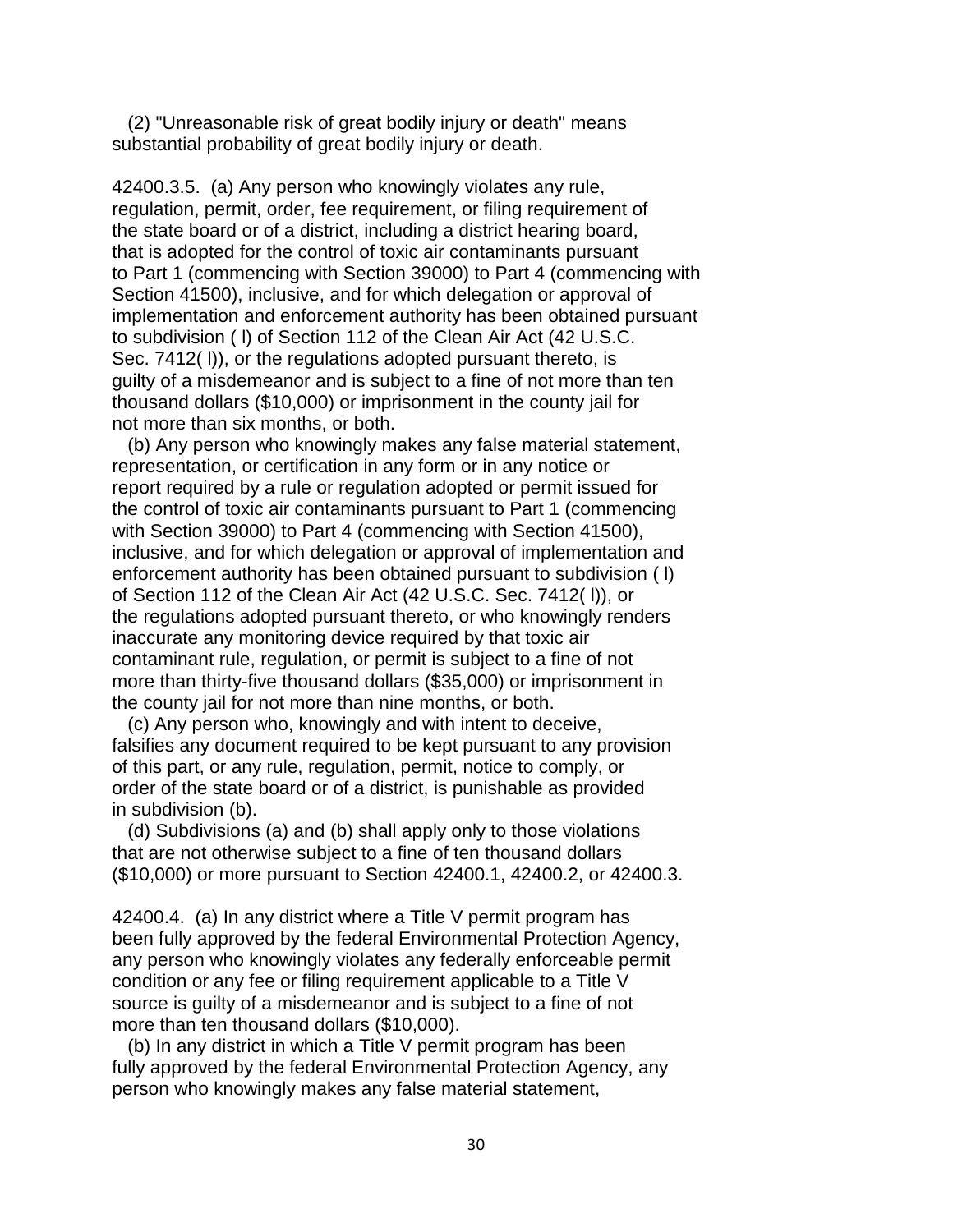report required of a Title V source of a federally enforceable permit misdemeanor and is subject to a fine of not more than ten thousand representation, or certification in any form or in any notice or requirement, or who knowingly renders inaccurate any monitoring device or method required of a Title V source, is guilty of a dollars (\$10,000).

(c) The recovery of civil penalties pursuant to Section 42402, 42402.1, 42402.2, or 42402.3 precludes prosecution pursuant to this section for the same offense. When a district refers a violation to a prosecuting agency, the filing of a criminal complaint is grounds requiring the dismissal of any civil action brought pursuant to this article for the same offense.

(d) Each day during any portion of which a violation of subdivision (a) or (b) occurs is a separate offense.

 district's Title V permit program. (e) This section shall not become operative in a district until the federal Environmental Protection Agency fully approves that

 subdivisions (a) and (b) that are not otherwise subject to a fine of (f) This section applies only to violations described in ten thousand dollars (\$10,000) or more pursuant to Section 42400.1, 42400.2, or 42400.3.

42400.5. In addition to the penalties, specified in Section 42400, the cost of putting out any unauthorized open outdoor fires may be imposed on any person violating Section 41800 or 41852.

 42400.6. A fine or monetary penalty specified in Section 39674; subdivision (a) of Section 44381 of this code, that may be imposed Professions Code, but not under both. subdivision (a), (b), (d), or (e) of Section 42400; Section 42402; or as the result of conduct that is also subject to Chapter 5 (commencing with Section 17200) of Part 2 of Division 7 of the Business and Professions Code, may be collected either under those provisions of this code, or under that chapter of the Business and

 42400.3.5, or 42400.4 for the same offense. When a district refers a is grounds requiring the dismissal of any civil action brought 42400.7. (a) The recovery of civil penalties pursuant to Section 39674, 42401, 42402, 42402.1, 42402.2, 42402.3, or 42402.4 precludes prosecution under Section 42400, 42400.1, 42400.2, 42400.3, violation to a prosecuting agency, the filing of a criminal complaint pursuant to this article for the same offense.

 includes a request for injunctive relief, that portion of the civil (b) If the pending civil action described in subdivision (a) action shall not be dismissed upon the filing of a criminal complaint for the same offense.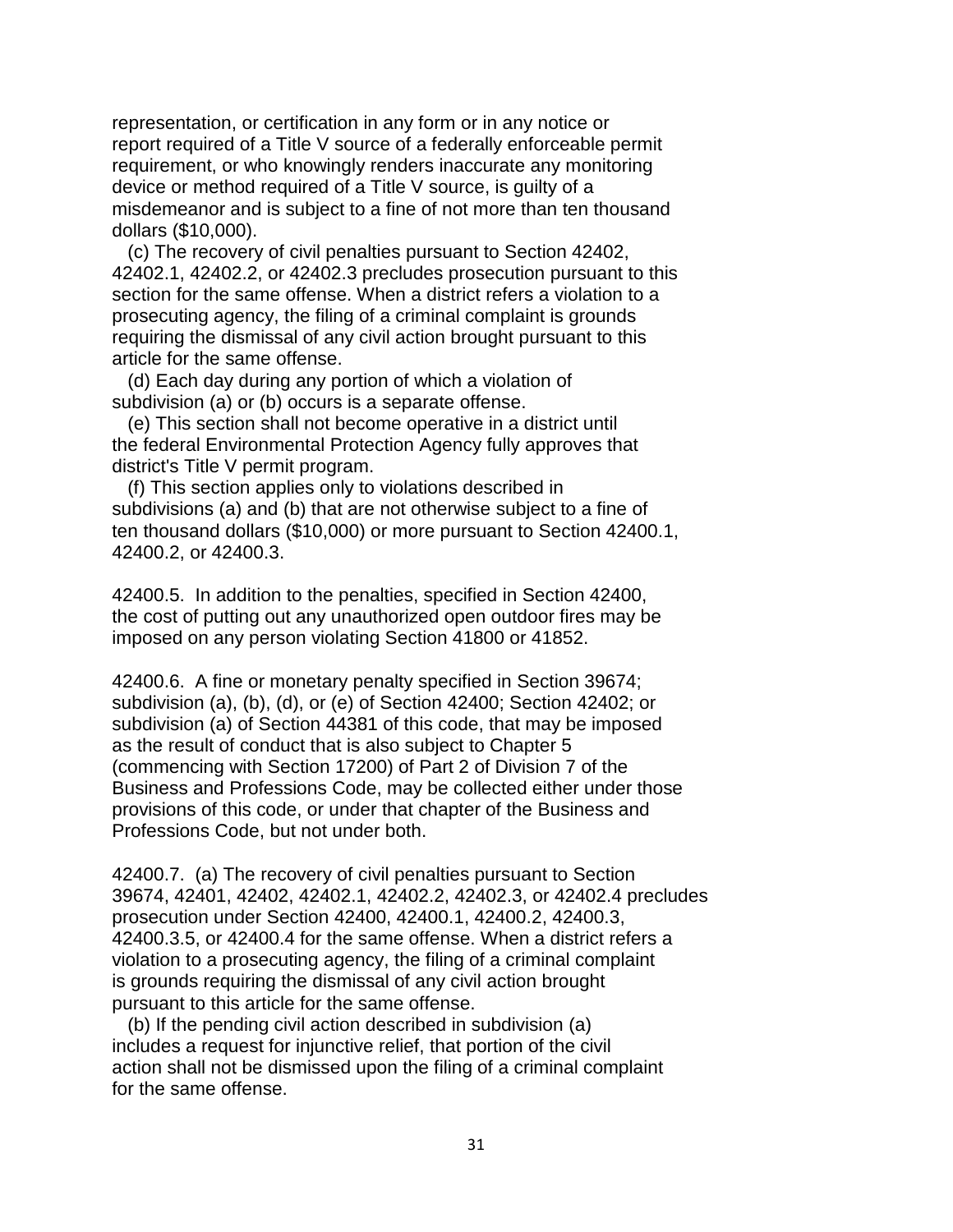42400.8. In determining the amount of fine to impose pursuant to Sections 42400, 42400.1, 42400.2, 42400.3, 42400.3.5, and 42400.4, the court shall consider all relevant circumstances, including, but not limited to, the following:

(a) The extent of harm caused by the violation.

(b) The nature and persistence of the violation.

(c) The length of time over which the violation occurs.

(d) The frequency of past violations.

(e) The record of maintenance.

(f) The unproven or innovative nature of the control equipment.

(g) Any action taken by the person including the nature, extent,

 and time of response of any cleanup and construction undertaken, to mitigate the violation.

(h) The financial burden on the defendant.

(i) Any other circumstances the court deems relevant.

42401. Any person who intentionally or negligently violates any order of abatement issued by a district pursuant to Section 42450, by a hearing board pursuant to Section 42451, or by the state board pursuant to Section 41505 is liable for a civil penalty of not more than twenty-five thousand dollars (\$25,000) for each day in which the violation occurs.

 42402. (a) Except as provided in Sections 42402.1, 42402.2, 42402.3, and 42402.4, any person who violates this part, any order issued pursuant to Section 42316, or any rule, regulation, permit, or order of a district, including a district hearing board, or of the more than <del>one</del> five thousand dollars <del>(\$1,000).</del> (\$5,000). state board issued pursuant to Part 1 (commencing with Section 39000) to Part 4 (commencing with Section 41500), inclusive, is strictly liable for a civil penalty of not

 (b) (1) Any person who violates any provision of this part, any order issued pursuant to hearing board, or of the state board issued pursuant to Part 1 (commencing with Section 42316, or any rule, regulation, permit or order of a district, including a district Section 39000) to Part 4 (commencing with Section 41500), inclusive, is strictly liable for a civil penalty of not more than ten thousand dollars (\$10,000).

(2) (A) If a civil penalty in excess of one five thousand dollars  $(\$1,\000)$  (\$5,000) for each day in which a violation occurs is sought, there is no liability under this subdivision if the person accused of the violation alleges by affirmative defense and establishes that the violation was caused by an act that was not the result of intentional nor conduct or negligent conduct.

(B) Subparagraph (A) shall not apply to a violation of federally enforceable requirements that occur at a Title V source in a district in which a Title V permit program has been fully approved.

 (C) Subparagraph (A) does not apply to a person who is determined to have violated an annual facility emissions cap established pursuant to a market based incentive program adopted by a district pursuant to subdivision (b) of Section 39616.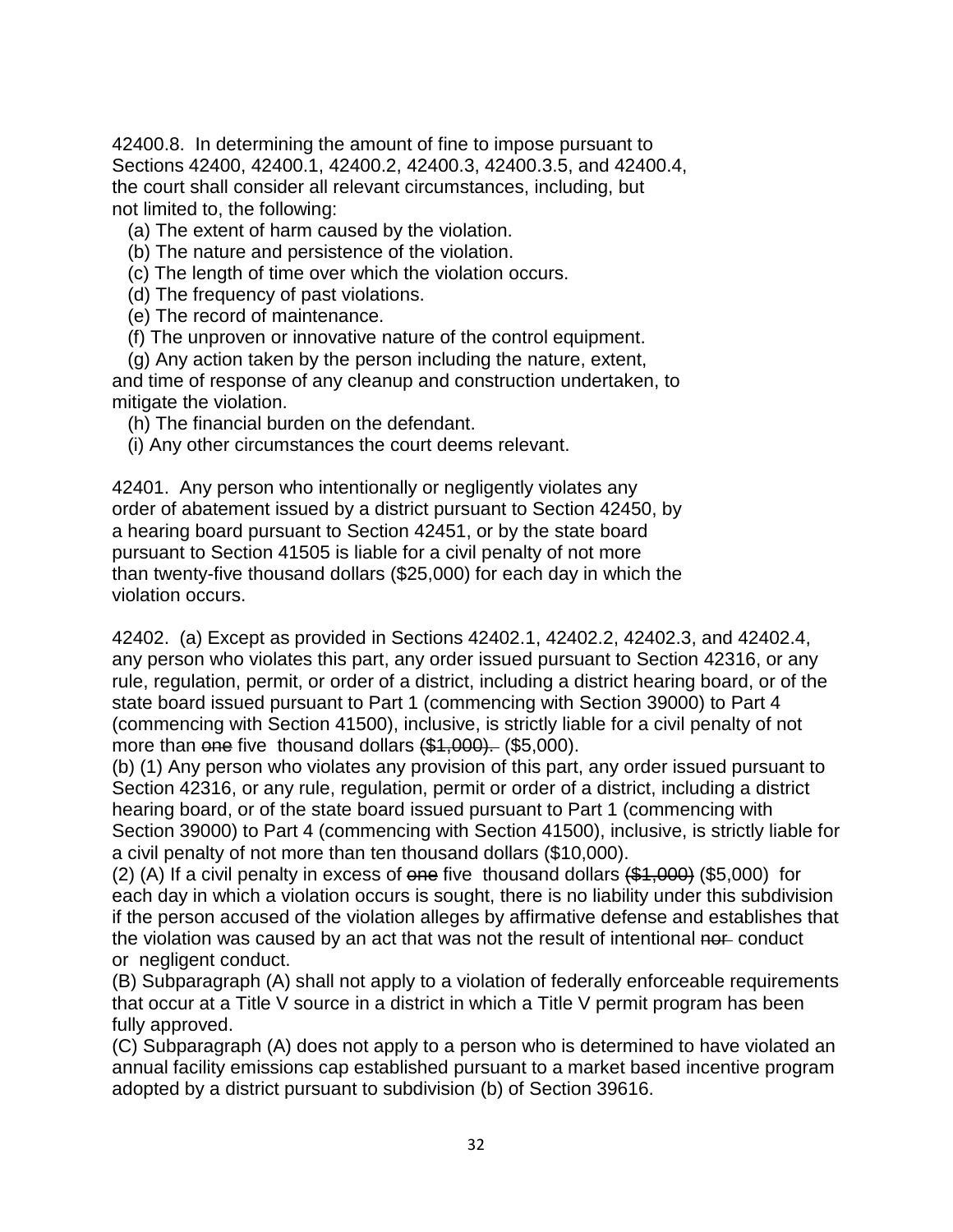to the health and safety of a considerable number of persons or the public, is liable for a (c) Any person who owns or operates any source of air contaminants in violation of Section 41700 that causes actual injury, as defined in subdivision (d) of Section 42400, civil penalty of not more than fifteen thousand dollars (\$15,000).

(d) Each day during any portion of which a violation occurs is a separate offense.<br>42402.1. (a) Any person who negligently emits an air contaminant in the state board or of a district, including a district hearing board, violation of this part or any rule, regulation, permit, or order of pertaining to emission regulations or limitations is liable for a civil penalty of not more than twenty-five thousand dollars (\$25,000).

(b) Any person who negligently emits an air contaminant in violation of Section 41700 that causes great bodily injury, as defined by Section 12022.7 of the Penal Code, to any person or that causes the death of any person, is liable for a civil penalty of not more than one hundred thousand dollars (\$100,000).

(c) Each day during any portion of which a violation occurs is a separate offense.

 of any provision of this part, or any order, rule, regulation, or 42402.2. (a) Any person who emits an air contaminant in violation permit of the state board or of a district, including a district hearing board, pertaining to emission regulations or limitations, and who knew of the emission and failed to take corrective action, as defined in subdivision (b) of Section 42400.2, within a reasonable period of time under the circumstances, is liable for a civil penalty of not more than forty thousand dollars (\$40,000).

(b) Any person who owns or operates any source of air contaminants in violation of Section 41700 that causes great bodily injury, as defined by Section 12022.7 of the Penal Code, to any person or that causes the death of any person, and who knew of the emission and failed to take corrective action, as defined in subdivision (b) of Section 42400.2, within a reasonable period of time under the circumstances, is liable for a civil penalty not to exceed two hundred fifty thousand dollars (\$250,000).

(c) Each day during any portion of which a violation occurs is a separate offense.

 air contaminant in violation of this part or any rule, regulation, permit, or order of the state board, or of a district, including a limitations, is liable for a civil penalty of not more than 42402.3. (a) Any person who willfully and intentionally emits an district hearing board, pertaining to emission regulations or seventy-five thousand dollars (\$75,000).

(b) Any person who willfully and intentionally, or with reckless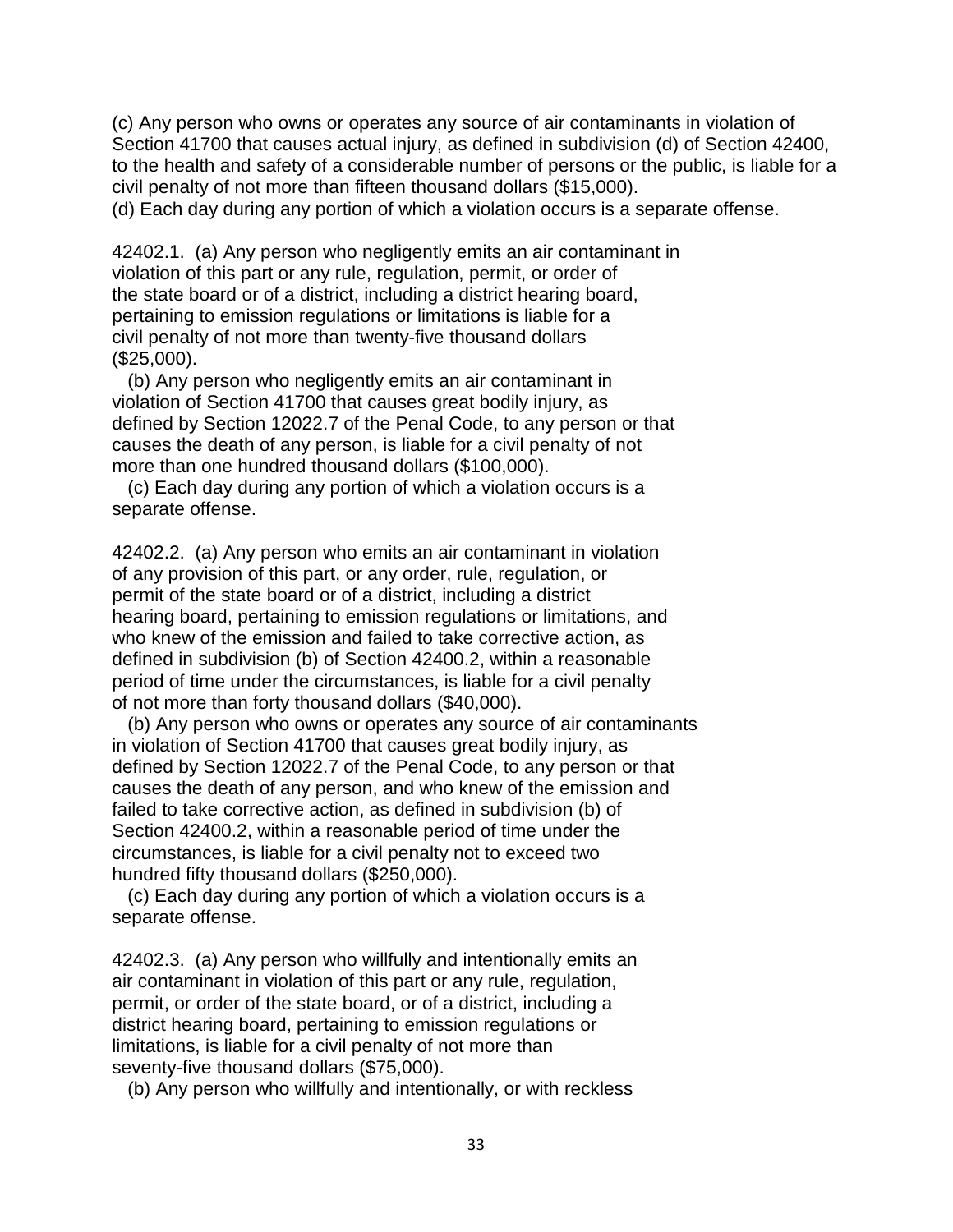corporation, the maximum penalty may be up to five hundred thousand disregard for the risk of great bodily injury, as defined by Section 12022.7 of the Penal Code, to, or death of, any person, emits an air contaminant in violation of Section 41700 that results in an unreasonable risk of great bodily injury to, or death of, any person, is liable for a civil penalty of not more than one hundred twenty-five thousand dollars (\$125,000). If the violator is a dollars (\$500,000).

(c) Any person who willfully and intentionally, or with reckless disregard for the risk of great bodily injury, as defined by Section 12022.7 of the Penal Code, to, or death of, any person, emits an air contaminant in violation of Section 41700 that causes great bodily injury, as defined by Section 12022.7 of the Penal Code, to any person or that causes the death of any person, is liable for a civil penalty of not more than two hundred fifty thousand dollars (\$250,000). If the violator is a corporation, the maximum penalty may be up to one million dollars (\$1,000,000).

(d) Each day during any portion of which a violation occurs is a separate offense.

 of this part, or any rule, regulation, permit, or order of the state 42402.4. Any person who knowingly and with intent to deceive, falsifies any document required to be kept pursuant to any provision board or of a district, including a district hearing board, is liable for a civil penalty of not more than thirty-five thousand dollars (\$35,000).

 penalties for a violation of this part, or any order, permit, rule, or regulation of the state board or of a district, including a district to negotiate mutual settlements under any other penalty 42402.5. In addition to any civil and criminal penalties prescribed under this article, a district may impose administrative civil district hearing board, adopted pursuant to Part 1 (commencing with Section 39000) to Part 4 (commencing with Section 41500), inclusive, if the district board has adopted rules and regulations specifying procedures for the imposition and amounts of these penalties. No administrative civil penalty levied pursuant to this section may exceed five hundred dollars (\$500) for each violation. However, nothing in this section is intended to restrict the authority of a provisions of law which exceed five hundred dollars (\$500).

 42402, 42402.1, 42402.2, and 42402.3 shall be assessed and recovered 42403. (a) The civil penalties prescribed in Sections 39674, 42401, in a civil action brought in the name of the people of the State of California by the Attorney General, by any district attorney, or by the attorney for any district in which the violation occurs in any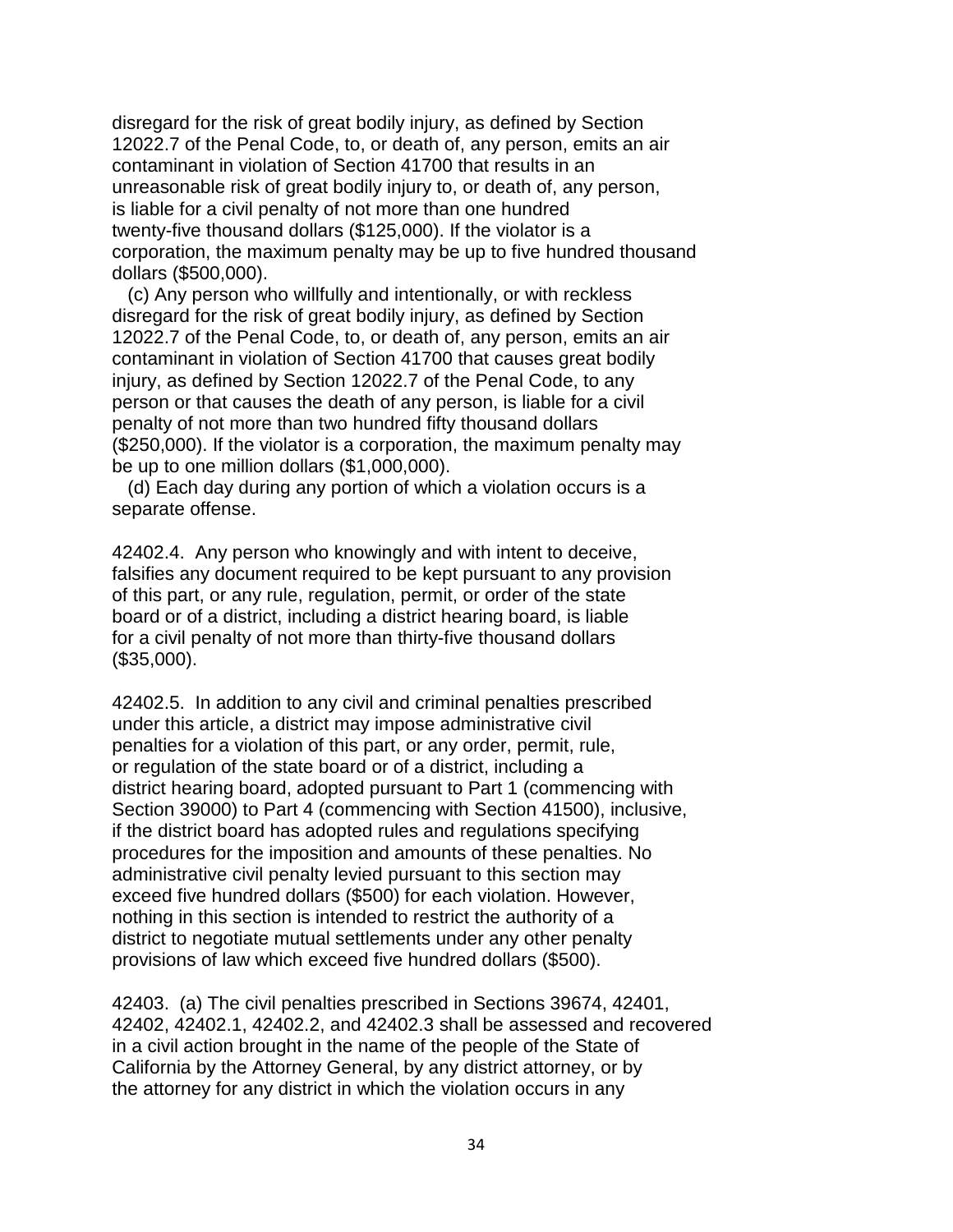court of competent jurisdiction.

(b) In determining the amount assessed, the court, or in reaching any settlement, the district, shall take into consideration all relevant circumstances, including, but not limited to, the following:

(1) The extent of harm caused by the violation.

(2) The nature and persistence of the violation.

(3) The length of time over which the violation occurs.

(4) The frequency of past violations.

(5) The record of maintenance.

(6) The unproven or innovative nature of the control equipment.

(7) Any action taken by the defendant, including the nature, extent, and time of response of the cleanup and construction undertaken, to mitigate the violation.

(8) The financial burden to the defendant.

42403.5. (a) Notwithstanding Section 42407, any violation of Section 41700 resulting from the engine of any diesel-powered bus while idling shall subject the owner to civil penalties assessed under this article, which may be recovered pursuant to Section 42403 by the Attorney General, by any district attorney, or by the attorney for any district in which the violation occurs in any court of competent jurisdiction.

(b) There is no liability under subdivision (a) if the person accused of the violation establishes by affirmative defense that the extent of the harm caused does not exceed the benefit accrued to bus passengers as a result of idling the engine.

 42404. An action brought pursuant to Section 42403 to recover such civil penalties shall take special precedence over all other civil matters on the calendar of the court except those matters to which equal precedence on the calendar is granted by law.

 42404.5. Any limitation of time applicable to actions brought pursuant to Section 42403 shall not commence to run until the offense has been discovered, or could reasonably have been discovered.

42405. In an action brought pursuant to Section 42403 by the Attorney General on behalf of a district, one-half of the penalty collected shall be paid to the treasurer of the district on whose behalf judgment was entered, and one-half of the penalty collected shall be paid to the State Treasurer for deposit in the General Fund.

 Treasurer for deposit in the General Fund. If the action is brought by the Attorney General on behalf of the state board, the entire penalty collected shall be paid to the State

If the action is brought by a district attorney or by an attorney for a district, the entire amount of the penalty collected shall be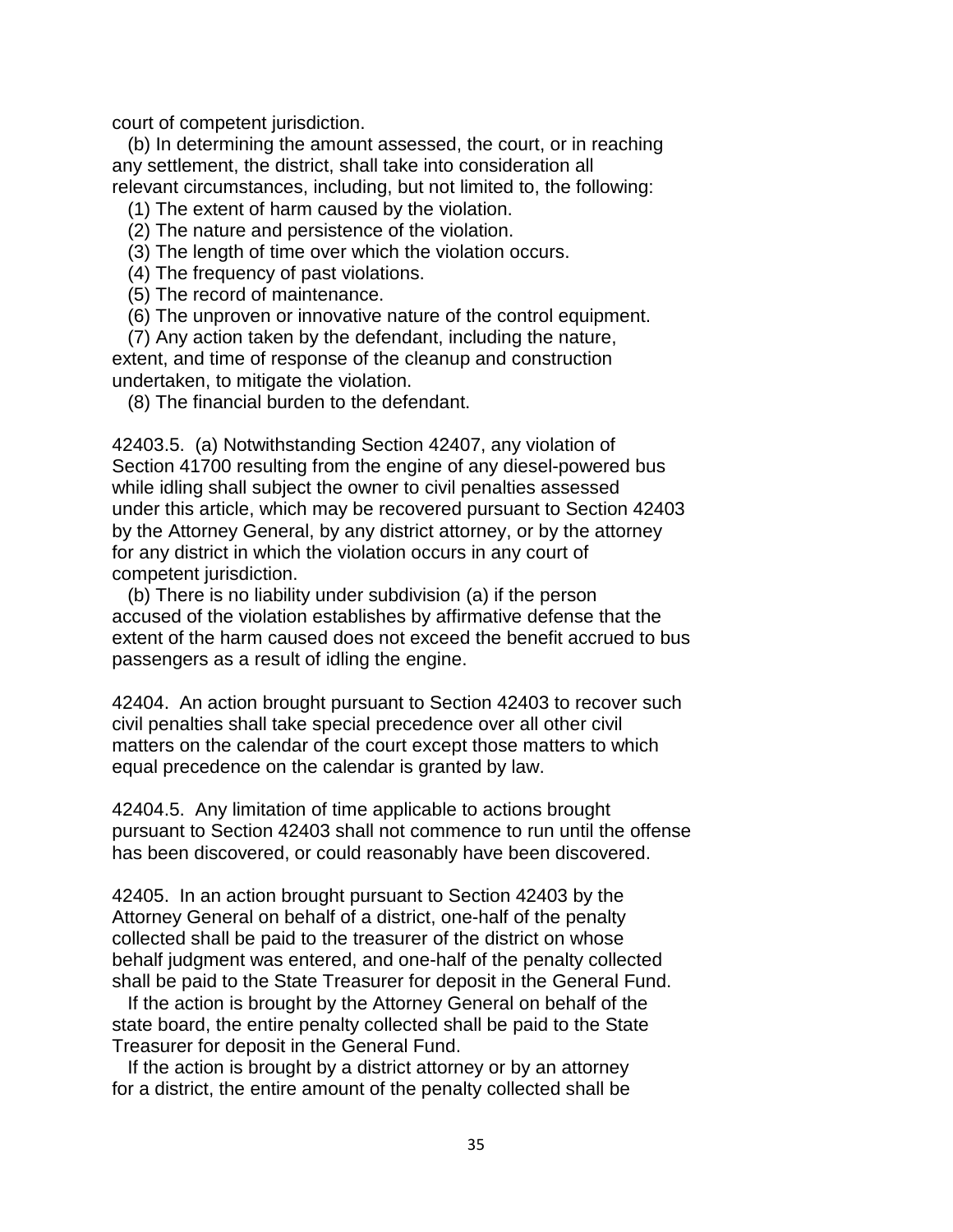paid to the treasurer of the district on whose behalf judgment was entered.

 against any person for violating any provision of this part or any 42405.1. (a) Any person who provides information that materially contributes to the imposition of a civil penalty or criminal fine rule, regulation, or order of a district pertaining to mobile source emission regulations or limitations shall be paid a reward pursuant to regulations adopted by the district under subdivision (f). The reward shall not exceed 10 percent of the amount of the civil penalty or criminal fine collected by the district, district attorney, or city attorney. The district shall pay the reward to the person who provides information that results in the imposition of a civil penalty, and the city or the county shall pay the reward to the person who provides information that results in the imposition of a criminal fine. No reward paid pursuant to this subdivision shall exceed five thousand dollars (\$5,000).

(b) No informant shall be eligible for a reward for a violation known to the district, unless the information materially contributes to the imposition of criminal or civil penalties for a violation specified in this section.

(c) If there is more than one informant for a single violation, the first notification received by the district shall be eligible for the reward. If the notifications are postmarked on the same day or telephoned notifications are received on the same day, the reward shall be divided equally among those informants.

(d) Public officers and employees of the United States, the State of California, or districts, counties, and cities in California are not eligible for the reward pursuant to subdivision (a), unless reporting of those violations does not relate in any manner to their responsibilities as public officers or employees.

(e) An informant who is an employee of a business and who provides information that the business violated this part is not eligible for a reward if the employee intentionally or negligently caused the violation or if the employee's primary and regular responsibilities included investigating the violation, unless the business knowingly caused the violation.

 provided and for the receipt and review of claims for payment of (f) The district shall adopt regulations that establish procedures for a determination of the accuracy and validity of information rewards. All decisions concerning the eligibility for a reward and the materiality of the provided information shall be made pursuant to these regulations. In each case brought under subdivision (a), the district, the office of the city attorney, or the district attorney, whichever office brings the action, shall determine whether the information materially contributed to the imposition of civil or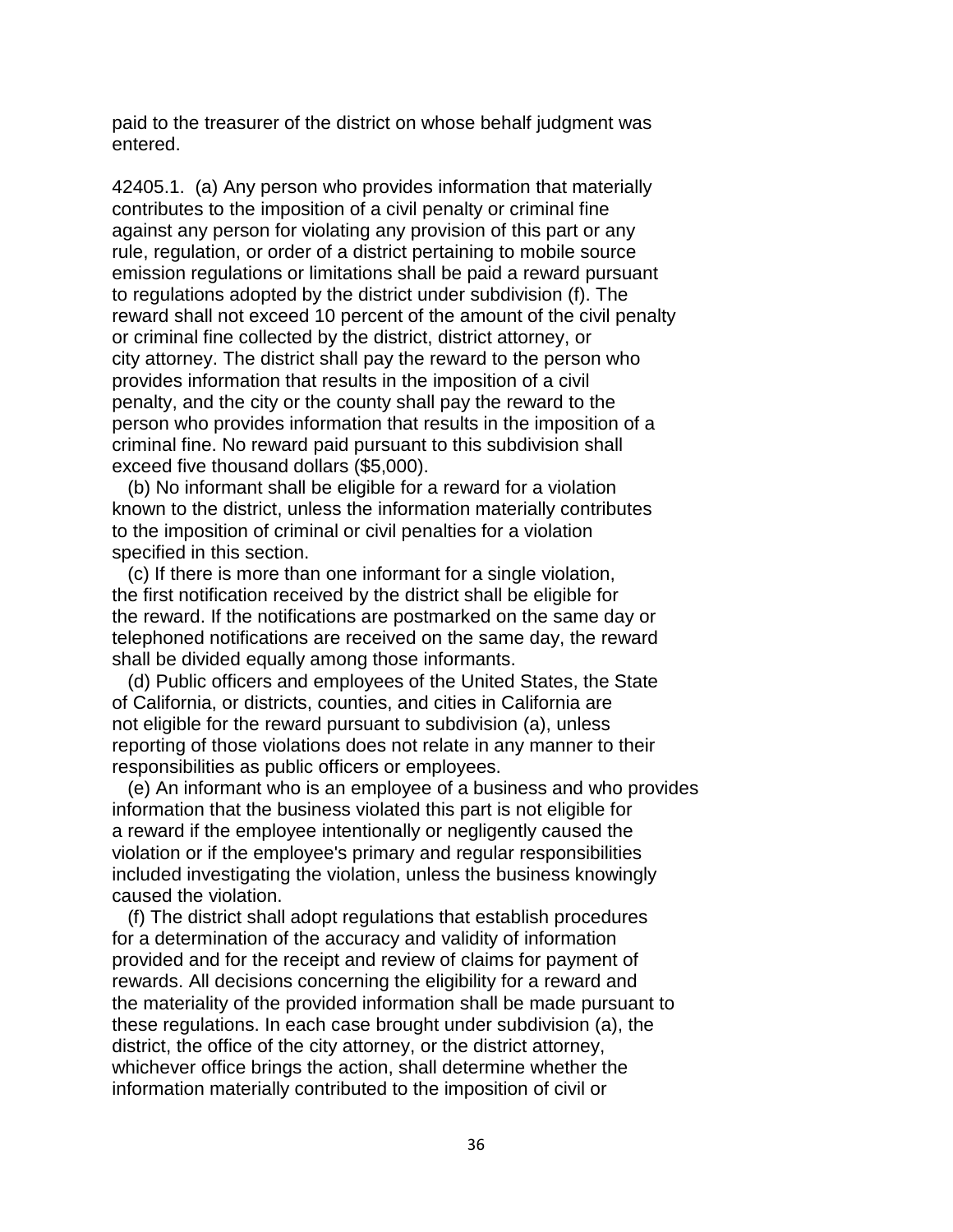criminal penalties for violating any provision of this part or any rule, regulation, or order of a district pertaining to emission regulations or limitations.

(g) The district shall continuously publicize the availability of the rewards pursuant to this section for persons who provide information pursuant to this section.

(h) Claims may be submitted only for those referrals made on or after January 1, 1989.

 preparation, or prosecution of an action to recover civil penalties 42405.5. (a) If any state or local government agency provides assistance in the investigation, data collection, or monitoring, pursuant to Section 42401, 42402, 42402.1, or 42402.2, and that assistance is provided in coordination with the state board or a district prosecuting the action, that agency shall be reimbursed out of the proceeds of the penalty collected for its costs and expenses incurred in providing the assistance.

 the state board or district for the costs and expenses incurred in (b) If the penalty collected is insufficient to fully reimburse preparing and prosecuting the case and another agency or agencies for the costs and expenses incurred in assisting in the case, the amount collected shall be prorated among the state board or district and the assisting agency or agencies, on the basis of costs and expenses incurred by each.

 agreement between the state board or district and another agency or (c) This section does not apply where there is an express agencies regarding reimbursement for assistance services and expenses.

 on the operation of a vessel, the district shall have a lien on the 42406. To secure a civil penalty imposed pursuant to this article vessel which may be recovered in an action against the vessel in accordance with the provisions of Article 3 (commencing with Section 490), Chapter 2, Division 3 of the Harbors and Navigation Code, except that no undertaking shall be required to be filed by the district board as a condition to the issuance of a writ of attachment.

42407. Except as provided in Chapter 3.4 (commencing with Section 39640) of Part 2 and Sections 40720 and 42403.5, this article is not applicable to vehicular sources.

42408. (a) Any person who tampers with any ambient air monitoring equipment, including related recording equipment, owned or operated by a county, unified or regional air pollution control district, air quality management district, or by the State of California, is guilty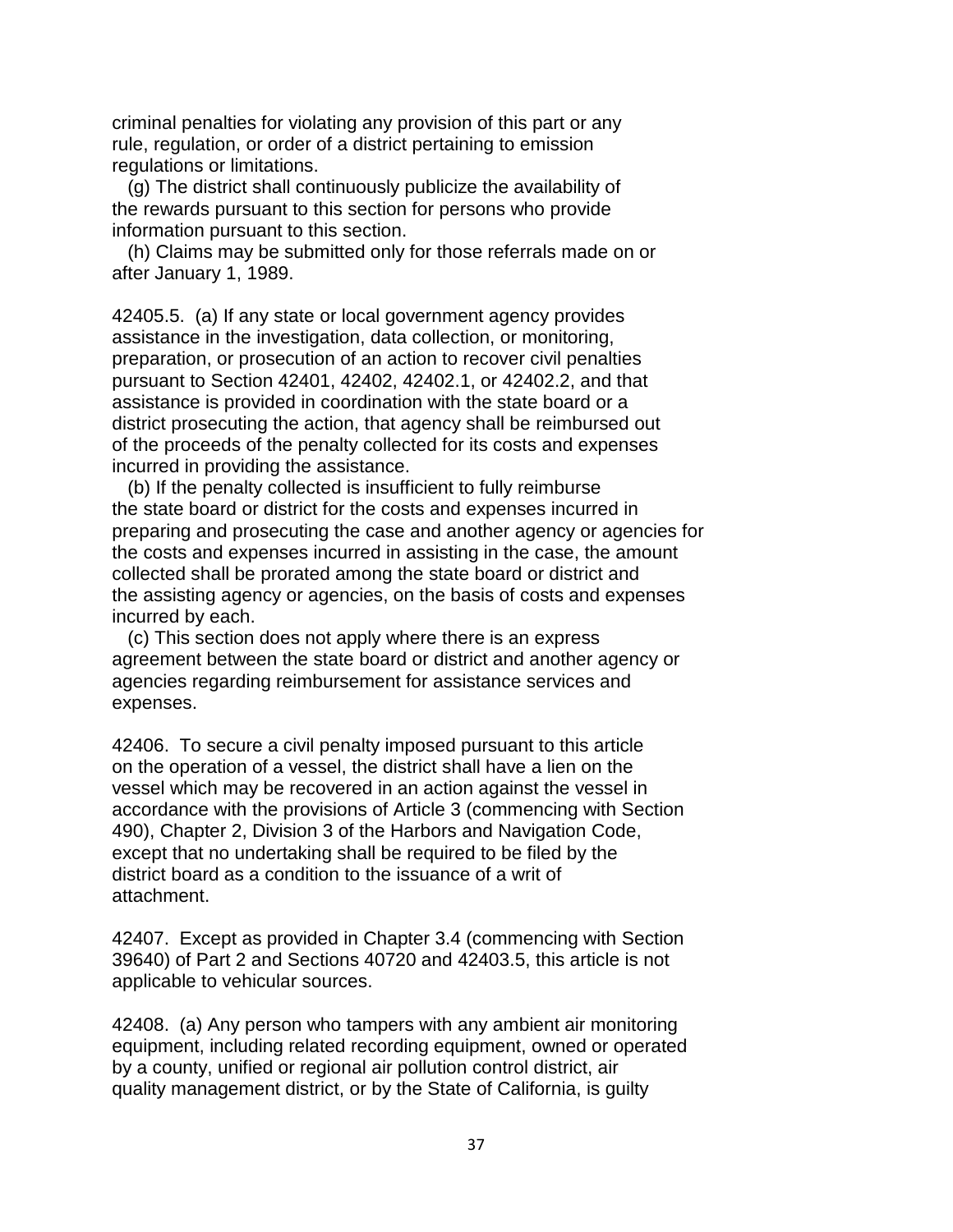of a misdemeanor, and is liable in a civil action for damages caused by the tampering to the owner or operator of the equipment.

(b) For purposes of this section, "tampering" means any unauthorized, intentional touching or other conduct affecting the operational status of monitoring equipment which has the potential to invalidate data collected from the monitoring activity.

 subject to penalties under this article . The list shall also include 42409. Every district shall publish in writing and make available to any interested party a list which describes potential violations the minimum and maximum penalties for each violation which may be assessed by a district pursuant to this article.

 Sections 39674, 42401, 42402, 42402.1, 42402.2, and 42402.3 for a 42410. (a) As an alternative to seeking civil penalties under violation of regulations of the state board, the state board may impose an administrative penalty, as specified in this section. Any administrative penalty imposed under this section shall be imposed as an alternative to, and not in addition to, a civil penalty imposed pursuant to this article. No administrative penalty imposed by the state board pursuant to this section shall exceed the amount that the state board is authorized to seek as a civil penalty for the applicable violation, and no administrative penalty imposed pursuant to this section shall exceed ten thousand dollars (\$10,000) for each day in which there is a violation up to a maximum of one hundred thousand dollars (\$100,000) per penalty assessment proceeding.

 board to negotiate mutual settlements under any other penalty provision of law that exceeds ten thousand dollars (\$10,000) for each (b) Nothing in this section restricts the authority of the state day in which there is a violation of one hundred thousand dollars (\$100,000) per penalty assessment proceeding.

 conducted by an administrative law judge appointed by the Office of (c) The administrative penalties authorized by this section shall be imposed and recovered by the state board in administrative hearings established pursuant to Article 3 (commencing with Section 60065.1) and Article 4 (commencing with Section 60075.1) of Subchapter 1.25 of Chapter 1 of Division 3 of Title 17 of the California Code of Regulations, except that the hearings shall be Administrative Hearings.

(d) Nothing in this section authorizes the state board to seek penalties for categories of violations for which the state board may not recover penalties in a civil action.

(e) If the state board imposes any administrative penalties pursuant to this section, the state board may not bring any action pursuant to, or rely upon, Chapter 4 (commencing with Section 17000) of Part 2 of Division 7 of the Business and Professions Code.